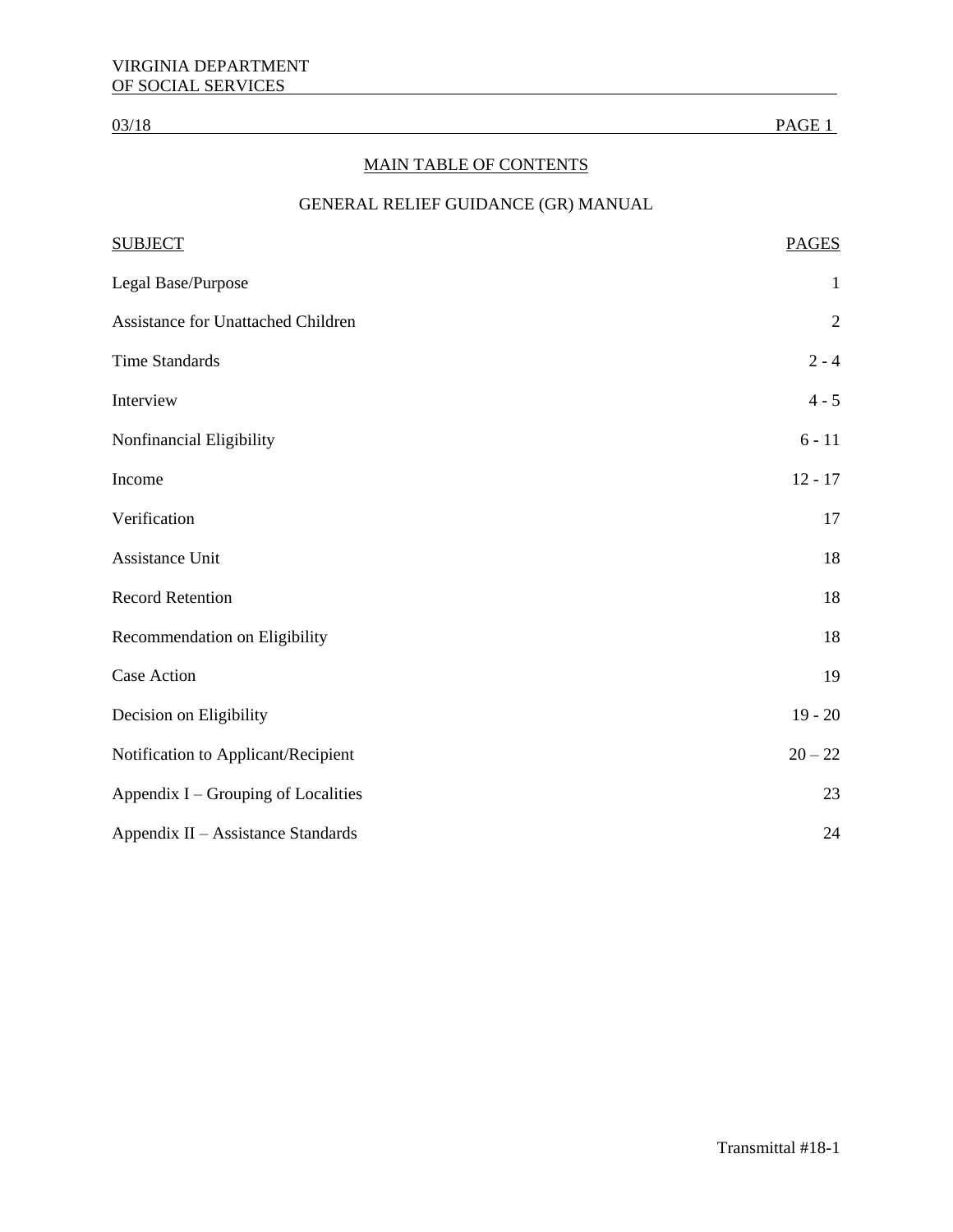# 1. LEGAL BASE/PURPOSE

The Code of Virginia, Section **63.2-802**, provides the legal basis for **the General Relief (GR)**  Program. All regulations, procedures, and instructions are promulgated by the State Board of Social Services under authority of the Code of Virginia.

The General Relief Program is an optional program designed to provide assistance **for unattached children, i.e., children not residing with relatives.** Localities operating a General Relief (GR) Program shall operate the Program under procedures established by the State Board and set forth in the following chapters. The GR Program is financed through State (62.5%) and local (37.5%) funding.

a) Transfers

Because of the nature of the General Relief Program, a General Relief case cannot be transferred from one locality to another. When a recipient leaves the locality, his/her case is to be terminated at the earliest date administratively possible.

b) General Relief Plan

The General Relief Plan is completed by a **locality** which states how the GR **unattached child**  program will be operated. The document must be approved by the **Economic Assistance and Employment (EAE)** Unit, Division of Benefit Programs, **Virginia** Department of Social Services **(VDSS)**. Appeals and monitoring will be conducted in accordance with the locality's approved Plan.

An agency may propose to amend or discontinue its GR Program by **electronically** submitting **the revised GR Plan** from the Director or a **designated agency representative** to the **EAE** Unit Manager. The GR Plan and instructions for use can be found at: [http://spark.dss.virginia.gov/divisions/bp/gr/.](http://spark.dss.virginia.gov/divisions/bp/gr/)

The submitted **plan** will be reviewed by the **EAE** Unit. **Plans** that cannot be approved because **of** incomplete information **or other discrepancies** will be returned to the agency for follow-up.

An agency may implement an **unattached child** GR Plan amendment only after the amended **plan has** been approved. The effective date of the amendment will be the first of the month after **the approval of the Plan, if not otherwise specified.**

State approval of a GR Plan or any subsequent amendments in no way indicates the availability of additional funding. The Plan is intended, rather, as an indication of how already budgeted funds will be disbursed.

c) Funding

The funding sources for the GR Program are State funds authorized by the General Assembly of Virginia and local funds authorized by the governing bodies. **VDSS** reimburses 62.5% of the expenditures **to agencies** for **reimbursement of the** u**nattached child** component.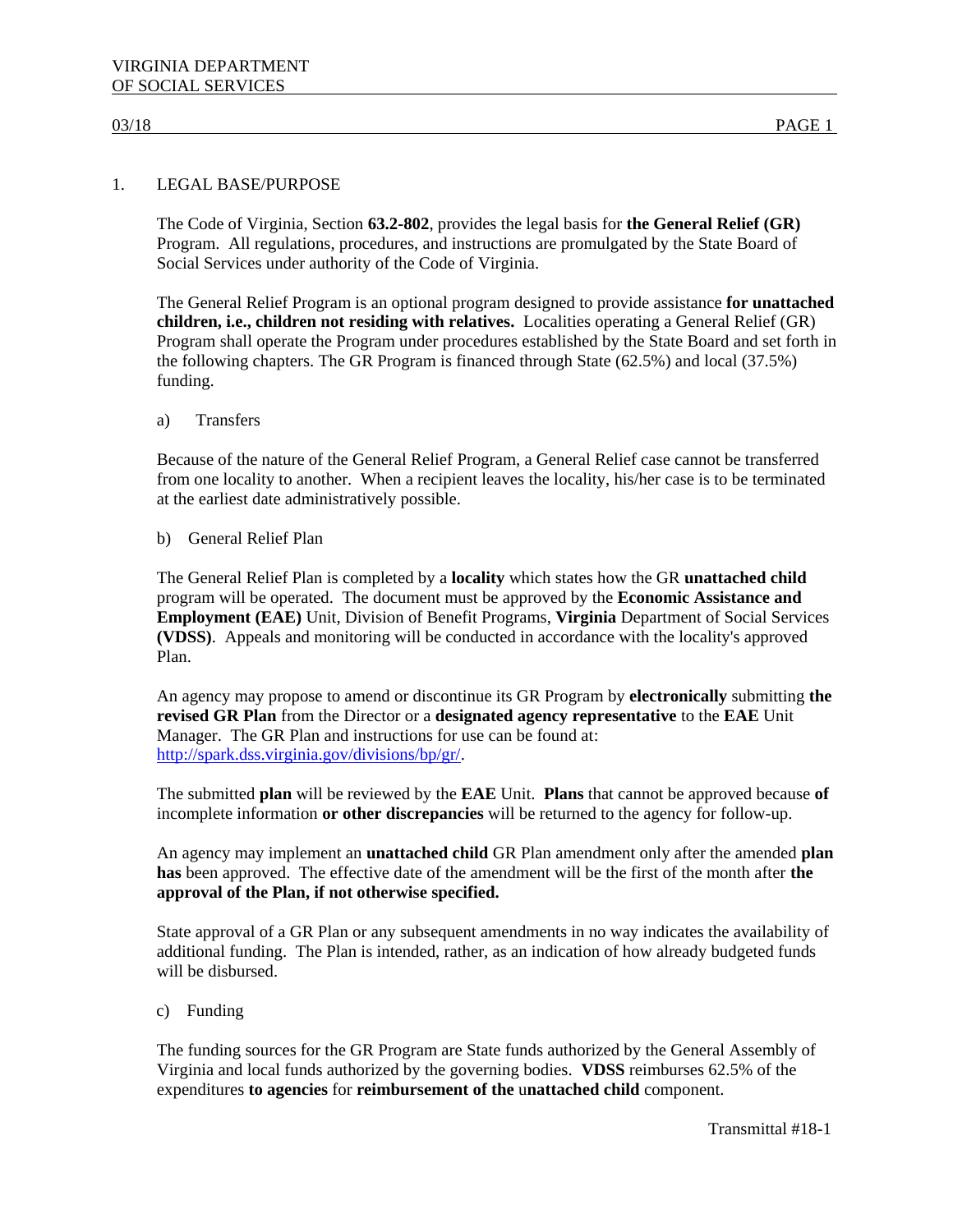# 2. ASSISTANCE FOR UNATTACHED CHILDREN

a) Eligibility

Needy children under 18, who would be eligible for **Temporary Assistance for Needy Families (TANF)** except for the relationship requirement, may qualify for this component. NOTE: "Except for the relationship requirement" means that the relationship of the caretaker to the child does not meet the **relationship** requirements in Section 201.5A of the **TANF** Manual. Example: When evidence of paternity does not exist, a putative father or his relatives are not relatives of the child; therefore, a child living with one of these individuals who would be otherwise eligible for **TANF** is eligible for GR as an unattached child.

- b) Assistance Provided
	- 1) An agency must specify in its General Relief Plan if all unattached children living in the home will be assisted.
	- 2) If all unattached children are not assisted, the agency must identify the situations in which the unattached children **living in the home** are assisted. **For example: If an agency opts to provide unattached child assistance only for children that the caretaker has obtained custody for, it must be outlined in their GR Plan.**

### 3. TIME STANDARDS

### a) Action on Application

Action is to be taken on every **Application for Benefits (032-03-0824)** for GR.

Unless the agency is unable to take action through no fault of its own, the time standard for taking action to **approve** or deny a GR application is **30** days following the date of application. This requirement is met if payment, notice of denial, or notice of extension of pending status is mailed within the **30** days following the date of the Application for Benefits. **When the 30th day following the application date falls on a weekend or holiday, the worker must provide a decision on the application by the last working day prior to the 30th day.**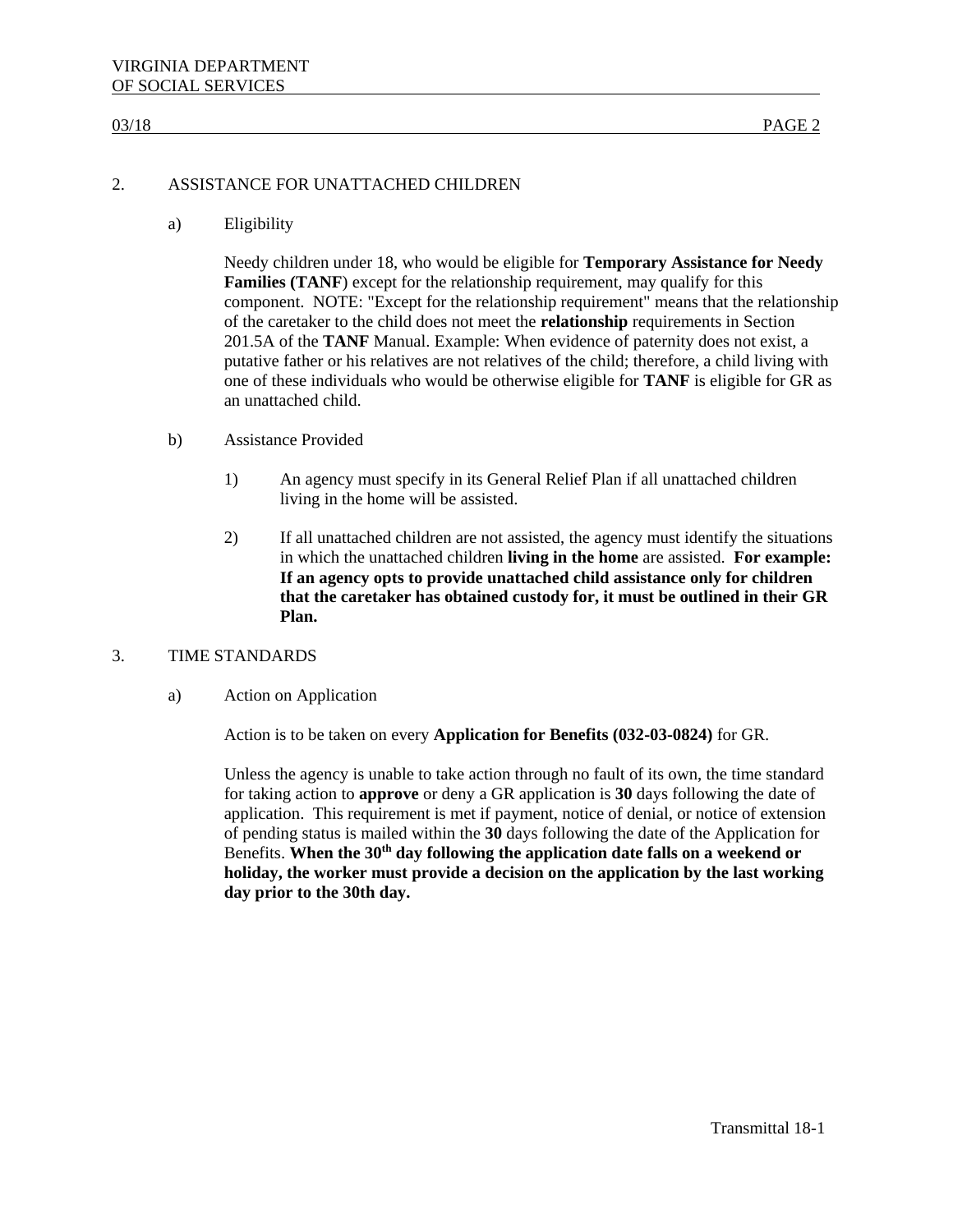- **1) Exceptions to the 30 day processing standard may apply when:**
	- **a. the applicant has limitations that hinder him from securing verifications. In this instance the local agency must assist the applicant in securing verifications. The beginning date of assistance (BDOA) will be the first of the month following the month of application.**
	- **b. an emergency beyond the agency's control occurs and the application was otherwise eligible. The BDOA must be the date of application.**
- **2) At no time should the application remain pending beyond 60 days.**

**If action is not taken within the 30 day processing standard, the EW must document the case to explain the cause for delay and the applicant must be notified via the notice of action of the status of his application, the reason for delay, and his right to appeal.** 

b. Redeterminations

All ongoing cases must be reviewed **every 12 months** to determine whether eligibility still exists.

c. Partial Reviews

A review of the eligibility requirement(s) must be done when a change that may affect eligibility occurs or is expected to occur.

- d. Changes
	- 1) Applicant's/Recipient's Responsibility

The applicant/recipient is responsible for reporting any changes in his/her situation **within 10 calendar days from the date the change becomes known to the individual. The change may be reported by telephone, in person, mail or electronically.**

In the event that the applicant/recipient has more than one person in the agency working with him (e.g., a separate **SNAP** worker or service worker), the applicant/recipient will have met his obligation to report, if he/she reports the change to any one of his/her workers in the agency.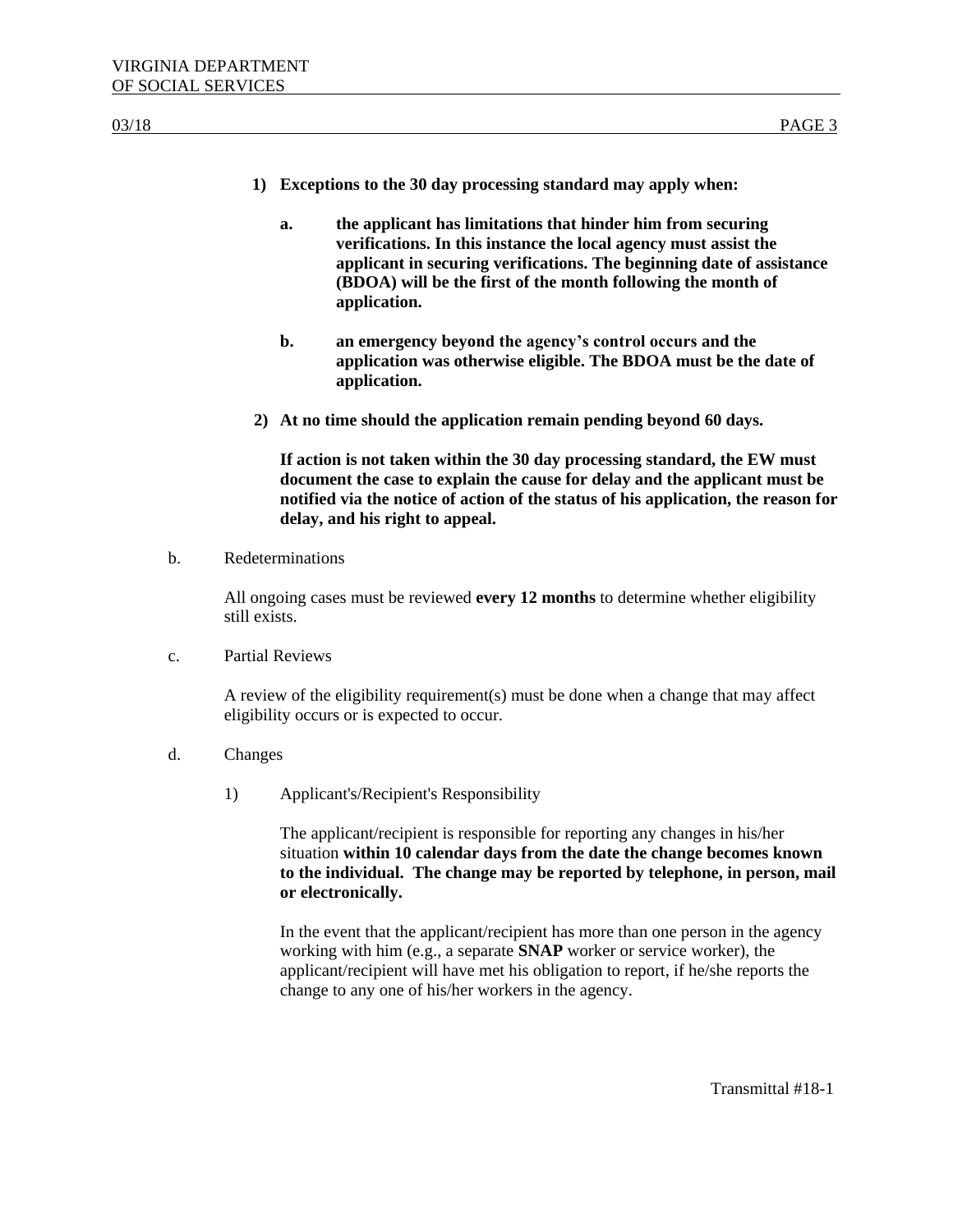# 2) Agency Responsibility

If an increase **in benefits** is **determined**, the increase must be effective no later than the first of the month following the month in which the change is reported. This means a one-month-only or supplemental payment must be made if the change is reported too late **to change the benefit amount. The Notice of Action (032-03-0017)** will be used. EXAMPLE: When a change is reported on July 10, the increase must be effective August 1.

If the **proposed** action is a decrease in amount of payment or termination of assistance, the Advance Notice of Proposed Action (**032-03-0018)** must be mailed. The reduced payment or nonpayment of assistance must be effective no later than the second month following the month in which the change is reported. EXAMPLE: When a change is reported on July 26, the decrease will be effective September 1.

# 4. INTERVIEW

An interview by the eligibility worker with the caretaker of an unattached child, or an authorized representative is required. The interview may be waived at the agency's discretion **depending on individual circumstances that include, but are not limited to, disability, illness, care of a household member, or prolonged severe weather. The interview may be conducted in the local department, by telephone, a home visit, or an interview with an authorized representative.** If an authorized representative is acting on behalf of the applicant/recipient, the authorization must be in writing.

### a) Single Interview

A single interview for applicants and recipients of GR and **Supplemental Nutrition Assistance Program (SNAP)** is required if:

- 1) the applicant who applies for GR **unattached child** wishes to apply for **SNAP benefits** for the household; or
- 2) all members of the GR **unattached child** case are a separate household for **SNAP** purposes and the application/ redetermination form is completed during the month before the month the **SNAP benefits** certification expires.

For further instructions on the single interview, see the **SNAP** Certification Manual.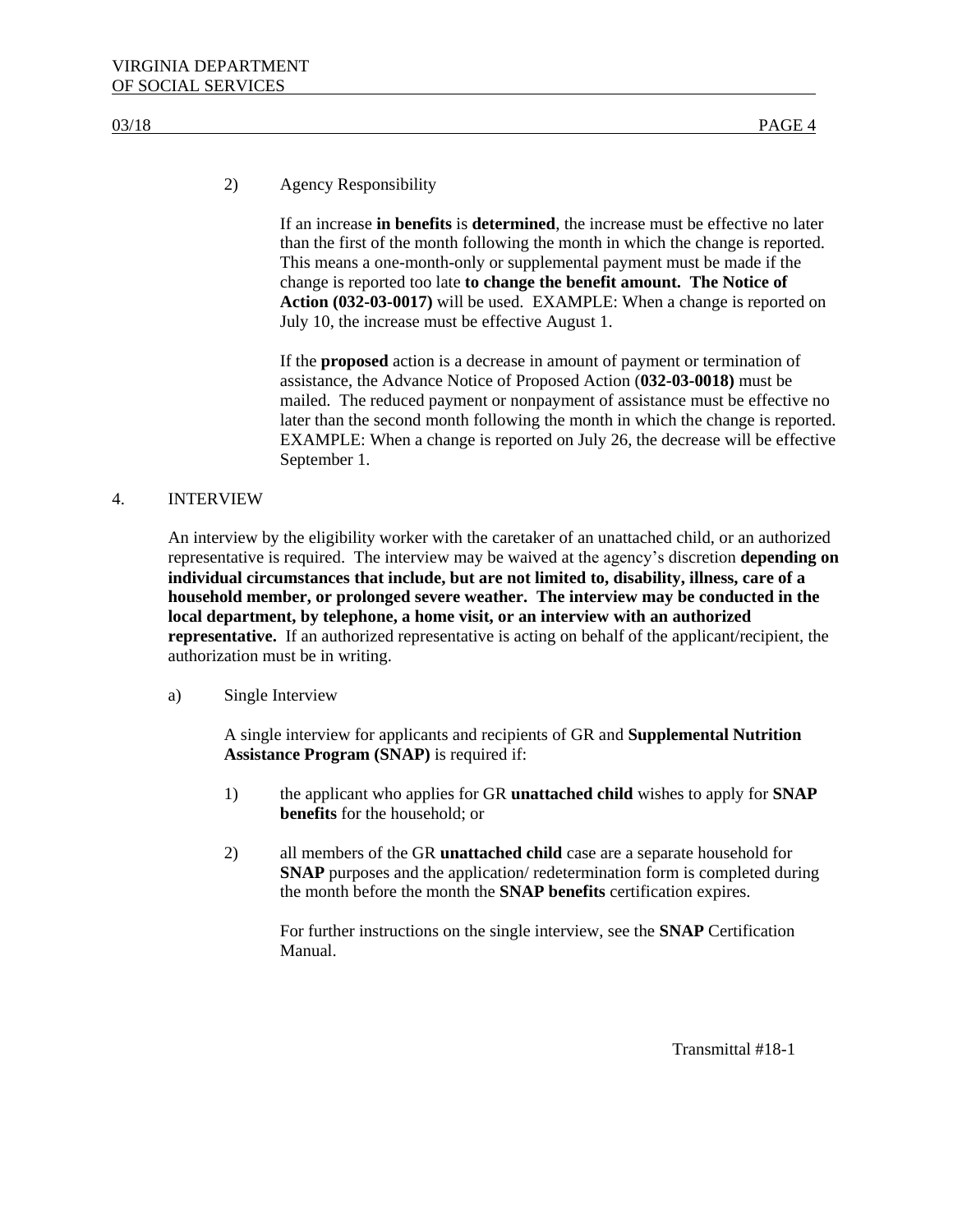| b) |  | Purposes of Interview |  |
|----|--|-----------------------|--|
|----|--|-----------------------|--|

During the interview, the eligibility worker (EW):

- 1) makes certain the Application for Benefits (032-03-0824) **is** complete and that the information provided accurately represents the applicant's/recipient's circumstances;
- 2) determines what information provided needs further substantiation and what, if any, additional information or substantiating evidence is needed to establish eligibility;
- 3) obtains any additional information needed for an eligibility decision; and
- 4) provides information to the applicant/recipient.
- c) Information to be Given Applicant/Recipient
	- 1) The EW must explain the applicant's/recipient's responsibility to:
		- a) provide accurate and complete information to the best of his/her ability;
		- b) report changes in his/her situation **within 10 calendar days from the date the change became known.**
		- c) his/her liability if he/she fails to report changes **within 10 days**. A copy of the Notification of Change (**032-03-0215**) may be given to the client with an explanation of its use.
	- 2) The agency's responsibility to:
		- a) act on the application within **30** days following the date of the **signed Application of Benefits (032-03-0824)** and
		- b) make changes as appropriate.
	- 3) The EW must explain the applicant's/recipient's right to appeal:
		- a) if action is not taken on an application within the required time period; or
		- b) if he/she is dissatisfied with the agency's action.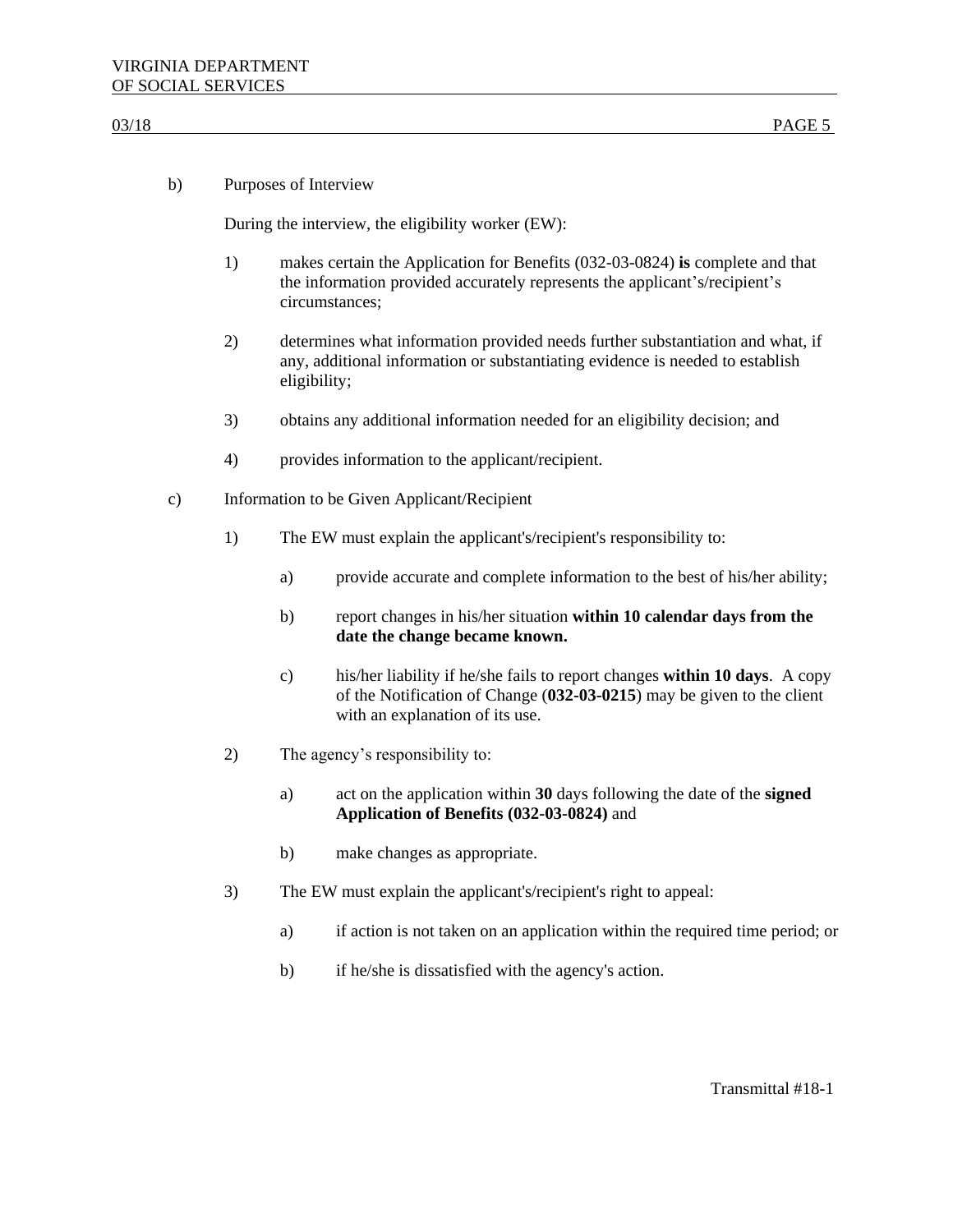# 5. NONFINANCIAL ELIGIBILITY

a) Ineligibility For Aid In A Federal Category

Except as specified below, **an unattached child** must be ineligible for assistance in a federal category (SSI or **TANF**). The following individuals are not eligible for GR **unattached child** since they do not meet the requirement of ineligibility in a federal category:

- 1) a caretaker who has refused to apply for assistance for a child when eligibility appears to exist;
- 2) a caretaker who does not apply for assistance for a child who appears to be eligible, was eligible, has been denied or closed for refusal to cooperate in determining initial or continuing eligibility;
- 3) a caretaker who has refused assistance for a child when eligibility has been determined to exist.
- b) Declaration of Citizenship or Alien Status

As a condition of eligibility, all General Relief applicants/recipients shall provide, or have provided on their behalf, a signed statement attesting, under penalty of perjury, to their citizenship or alien status. An applicant/recipient age 18 or older must sign the declaration for all assistance unit members. In the absence of an adult in the assistance unit, the applicant will sign for all unit members.

The declaration is to be obtained at the time of application or when a new member is requested/required to be in the unit. Exception: A written declaration on behalf of a newborn should be obtained at the time the child is requested/required to be included in the assistance unit. The written declaration must be provided by the next eligibility determination if not obtained at the time the child is added to the assistance unit. Verification of the newborn's citizenship or alien status cannot be postponed until the next eligibility determination.

The declaration requirement is met when the applicant/recipient completes and signs the "Application for Benefits".

Any member for whom the citizenship or alien status declaration requirement has not been met:

- 1) shall not be eligible;
- 2) if required to be in the assistance unit, the income and resources of the person will be considered available to the assistance unit.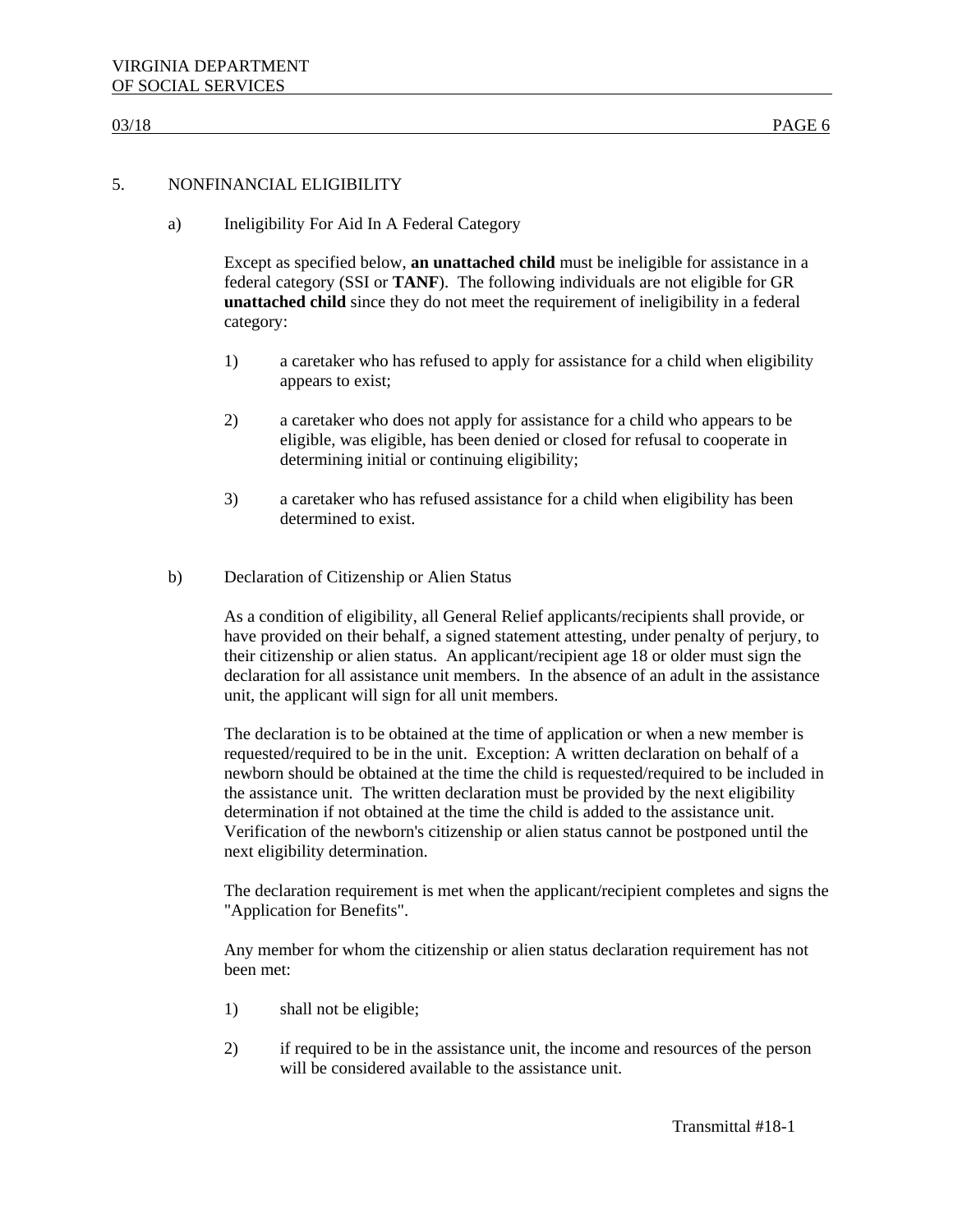# **c) Citizenship and Alienage**

**State law requires anyone whose needs are considered in determining the amount of assistance for GR unattached child to be a citizen of the United States or an eligible alien.** 

- **1) Citizenship Status - An individual is a U.S. citizen if he is:**
	- **a) born in the United States, regardless of the citizenship of his parents; or**
	- **b) born outside the United States of U.S. citizen parents (the mother if born out of wedlock); or**
	- **c) born outside the United States of alien parents and has been naturalized as a U.S. citizen. A child born outside the United States of alien parents automatically becomes a citizen after birth if his parents (the mother if born out of wedlock) are naturalized before he becomes 16 years of age.**
- 2) Alienage An alien must be a qualified alien as defined below or meet the exception in b.3) below. If the alien does not meet the definition of a qualified alien or the exception, he does not meet the alienage requirement. An applicant age 19 or older who declares himself a citizen must provide proof of citizenship or a valid social security number.
	- a) "Qualified alien" is defined as:
		- 1) an alien lawfully admitted for permanent residence under the Immigration and Nationality Act (INA);
		- 2) an alien granted asylum under Section 208 of the INA;
		- 3) a refugee admitted to the U.S. under Section 207 of the INA, or an alien who is admitted to the U.S. as an Amerasian immigrant pursuant to section 584 of the Foreign Operations, Export Financing, and Related Programs Appropriations Act of 1988 (as contained in section 101(e) of Public Law 100-202 and amended by the 9th provision under MIGRATION AND REFUGEE ASSISTANCE in title II of the Foreign Operations, Export Financing, and Related Programs Appropriations Act, 1989, Public Law 100-461, as amended), or an alien who is a victim of human trafficking.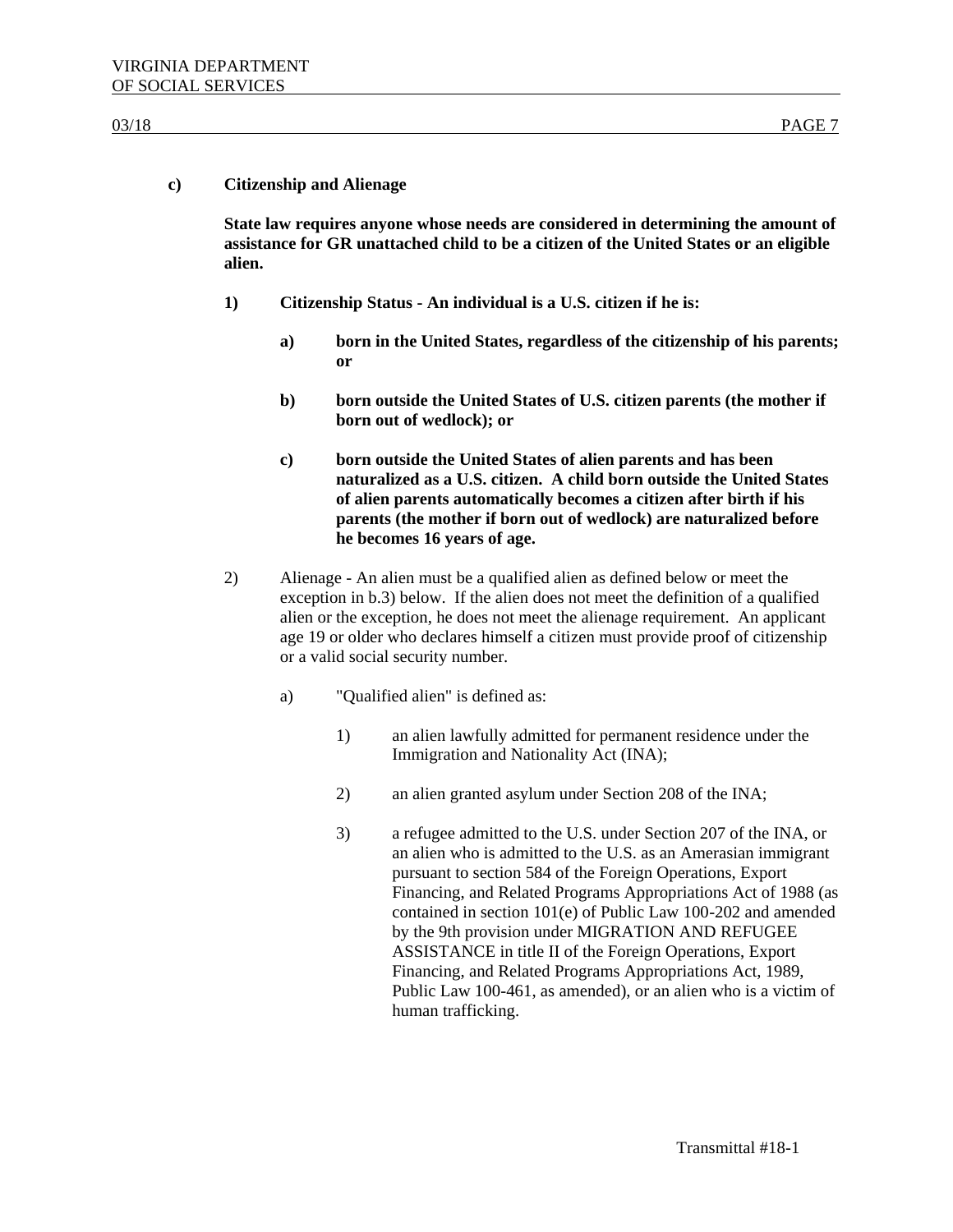| 03/18 |    |    | PAGE 8                                                                                                                                                                                                                                                                                                                                                      |
|-------|----|----|-------------------------------------------------------------------------------------------------------------------------------------------------------------------------------------------------------------------------------------------------------------------------------------------------------------------------------------------------------------|
|       |    | 4) | an alien paroled into the U.S. under Section $212(d)(5)$ of the INA<br>for a period of at least one year;                                                                                                                                                                                                                                                   |
|       |    | 5) | an alien whose deportation is being withheld under Section<br>243(h) of the INA (as in effect prior to April 1, 1997) or section<br>$241(b)(3)$ of the INA (as amended by section 305(a) of division<br>C of Public Law $104-208$ ;                                                                                                                         |
|       |    | 6) | an alien granted conditional entry pursuant to Section $203(a)(7)$<br>of the INA as in effect prior to April 1, 1980;                                                                                                                                                                                                                                       |
|       |    | 7) | an alien, and/or alien parent of battered children and/or an alien<br>child of a battered parent who is battered or subjected to extreme<br>cruelty while in the U.S., or                                                                                                                                                                                   |
|       |    | 8) | an alien who is a Cuban or Haitian entrant as defined in section<br>501(e) of the Refugee Education Assistance Act of 1980.                                                                                                                                                                                                                                 |
|       | b) |    | Exception for Veterans and Persons on Active Duty and Their Relatives -<br>An alien lawfully residing in the state (not here illegally) meets the<br>alienage requirement, provided he is:                                                                                                                                                                  |
|       |    | 1) | a qualified alien and is a veteran discharged honorably and not<br>on account of alienage and who has served a minimum of 24<br>months or the period for which the person was called to active<br>duty. "Veteran" also includes persons who served in the<br>Philippine Commonwealth Army during World War II or as<br>Philippine Scouts following the war; |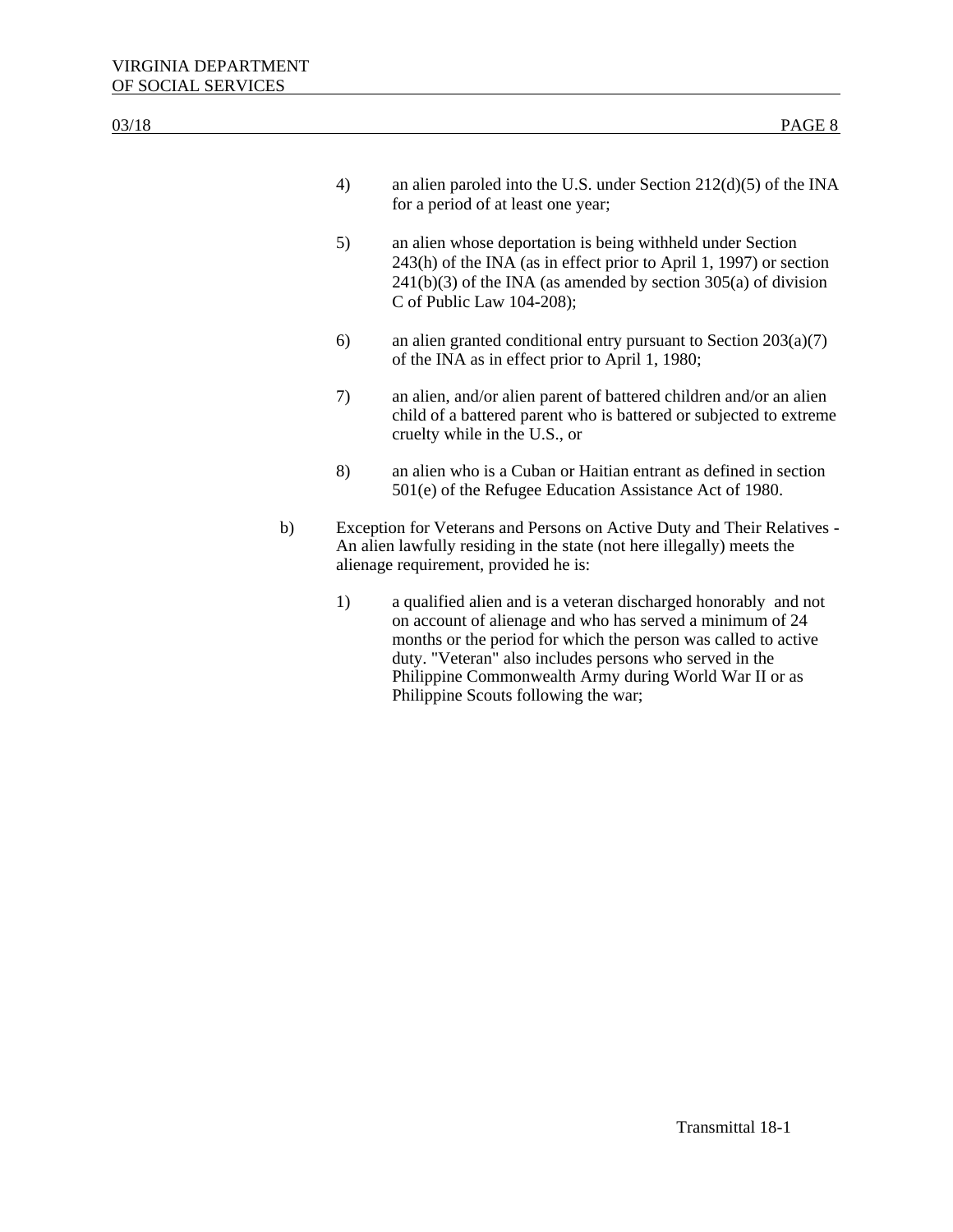| 2) | a qualified alien and is on active duty (other than active duty for training) |
|----|-------------------------------------------------------------------------------|
|    | in the Armed Forces of the United States; or                                  |

- 3) the spouse or unmarried dependent child of an individual (not deceased) described in 1) or 2) above, or the surviving spouse of an individual (deceased) described in 1) or 2) above, provided the surviving spouse has not remarried and was married to the deceased veteran:
	- a) before the end of a 15-year period following the end of the period of military service in which the injury or disease causing the death of the veteran was incurred or aggravated; or
	- b) for one year or more; or
	- c) any period of time if a child was born of the marriage or was born to them before the marriage.

The spouse or unmarried dependent child is not required to be a qualified alien.

3) Verification of immigration status is required at application, redetermination, and as individuals are added, using U.S. Citizenship and Immigration Services (USCIS) documents provided by the alien or, if the individual is a victim of human trafficking, using documentation from the federal Office of Refugee Resettlement. If an applicant/recipient's alien status changes or an individual who was an alien becomes a U.S. citizen, his eligibility for assistance must be evaluated under the new status unless otherwise stated in policy or procedures.

If an alien presents expired documents as evidence of his immigration status, refer the alien to the local USCIS office to obtain documentation of status. In unusual cases involving aliens who have physical or mental disabilities that limit their ability to obtain or provide the required evidence, the worker should make every effort to assist the individual to obtain the required evidence. If the alien can provide an alien registration number, the worker should file a Form G-845 and Supplement, along with the alien registration number and a copy of any expired USCIS document presented with the local USCIS office to verify status.

The alienage/citizenship requirements in the TANF manual are applicable to an unattached child.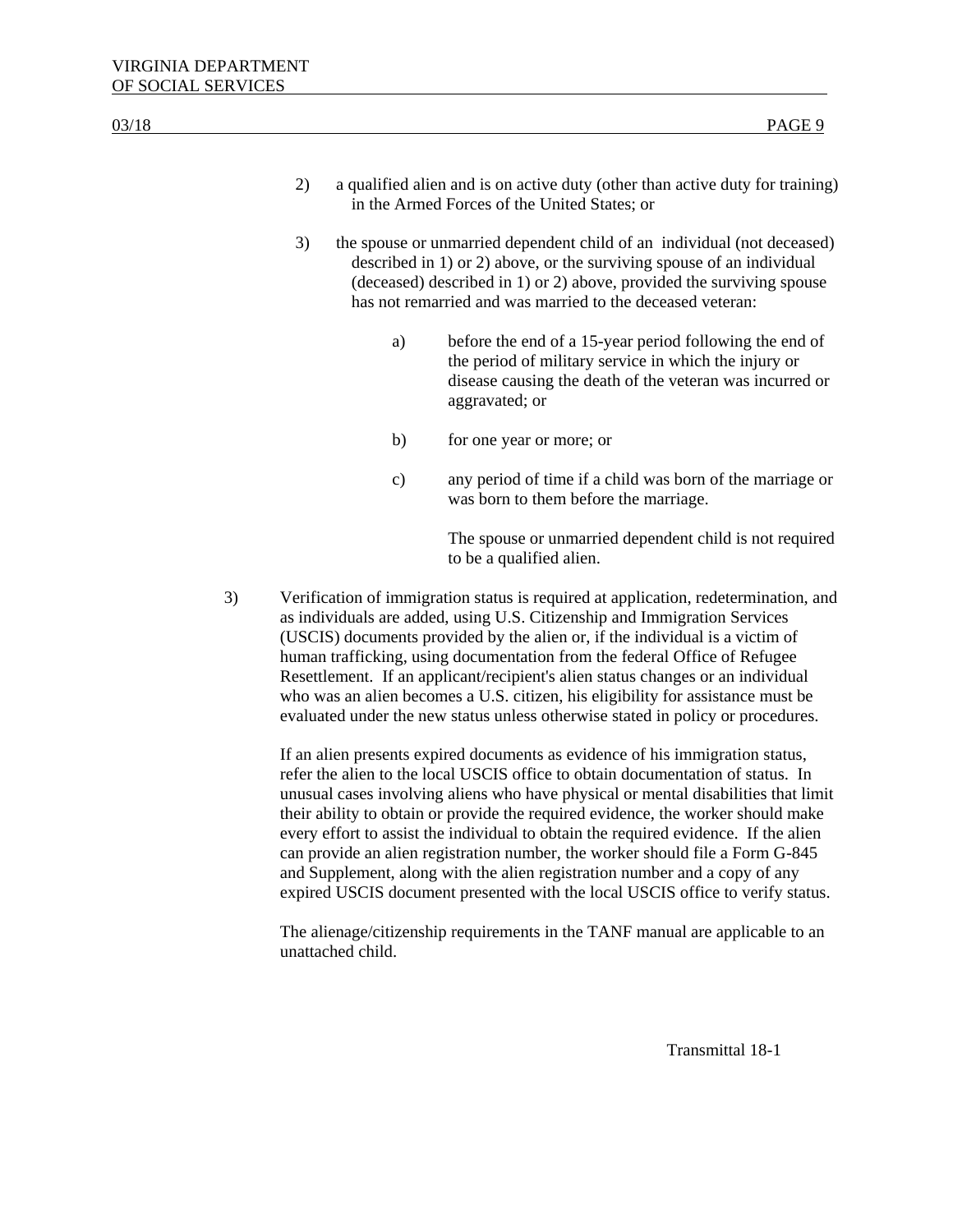If an individual has no means of documenting that he is an eligible alien lawfully admitted for permanent residence or an alien permanently residing in the United States, verification may be obtained from the United States Citizenship and Immigration Services (USCIS), part of the Department of Homeland Security.

The USCIS National Customer Service Call Center is 1-800-375-5283, or for the hearing impaired, 1-800-767-1833. The web address for USCIS is [http://uscis.gov](http://uscis.gov/)

When verification of immigration status is needed, the Systematic Alien Verification for Entitlement (SAVE) Program is available. Refer to the TANF manual, Chapter 201.7E, for instructions.

c. Sponsorship of Aliens

Aliens may be sponsored by either an individual or an agency/organization. Sponsorship satisfies a requirement of the USCIS that an individual petitioning to come to the U.S. is not likely to become a "public charge."

1) Agency/Organization Sponsor - If sponsored by an agency/organization, eligibility for GR does not exist for the first three years of U.S. residence unless the agency/organization no longer exists or is financially unable to provide support.

Certain Soviet Jewish refugees have been admitted to the United States under a Memorandum of Understanding (MOU) between the U.S. Department of State and two private Jewish agencies, the Council of Jewish Aid and the Hebrew Immigrant Aid Society. The MOU states that the sponsoring agency will ensure that these refugees do not require cash, medical or food stamp assistance for two years after their admission to the U.S. Refugees admitted under MOU will possess USCIS Arrival-Departure Records (I-94) which contain the following statement:

This refugee is sponsored by the Hebrew Immigrant Aid Society and (name of local Jewish organization). Private resources are available. If assistance is sought, please call (name of local Jewish agency) at (phone number)."

The sponsorship statement is to be regarded by the worker as a lead that other income and resources may be available to meet the refugee's needs. The sponsoring agency must be contacted to determine the actual availability of any income and/or resources and use such verified information in the determination of the unit's eligibility. It is not; however, appropriate to deny an application for assistance solely on the basis of the sponsorship statement on the refugee's I-94.

2) Individual Sponsor - Individuals who petition USCIS to become a sponsor of an alien must execute an affidavit of support. In some situations, an alien may be sponsored by more than one individual. Refer to the TANF manual, Section 305.4 regarding sponsored alien requirements.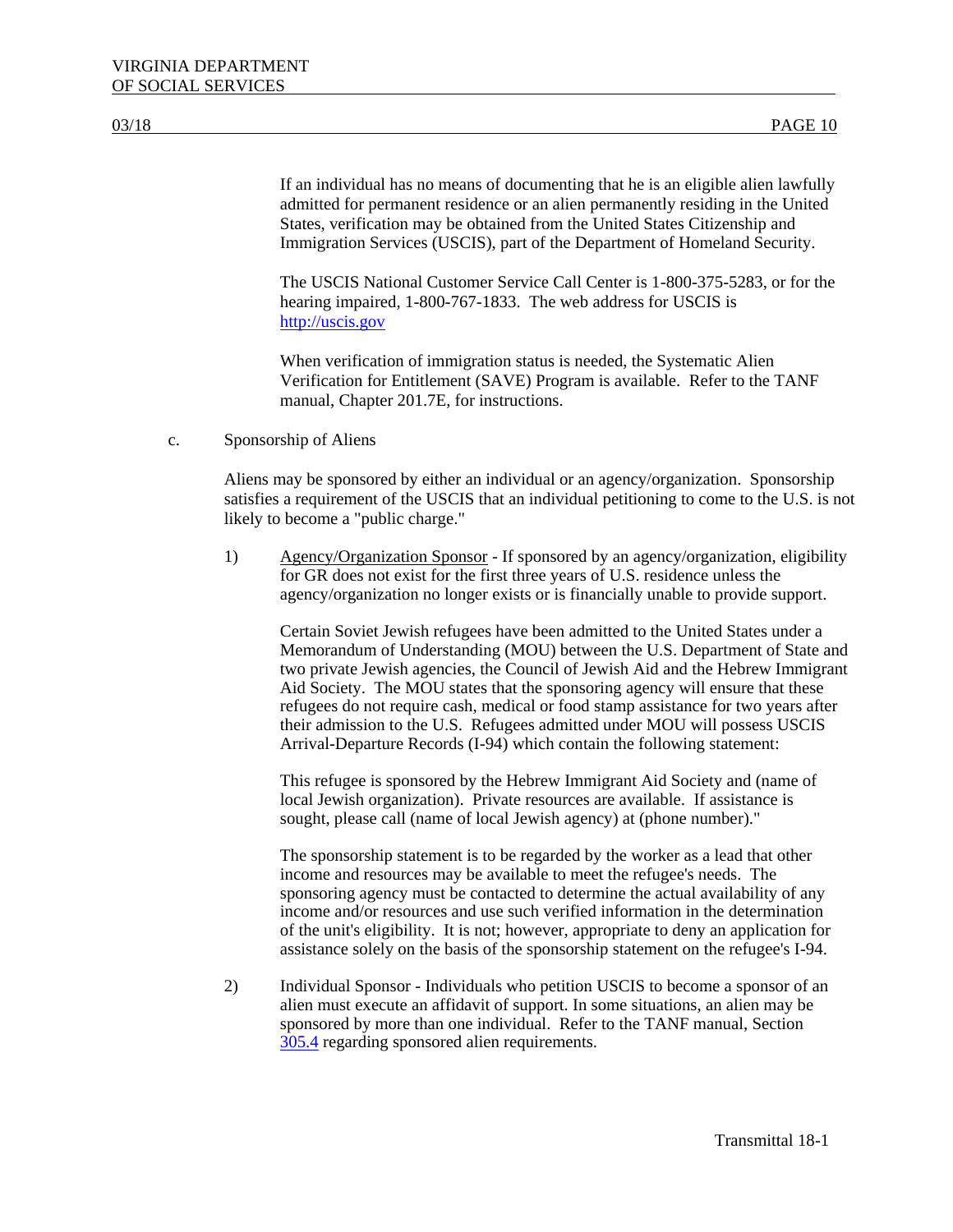# d) Residency

**Residence must be verified except in unusual cases, such as homeless assistance units, or assistance units newly arrived in a locality, where verification of residence cannot reasonably be accomplished.** 

An applicant/recipient must be residing in the locality where he/she is requesting or receiving assistance.

**Documentation of residency such as current school records showing name and address, landlord's statement, etc. is acceptable.**

e) **Pursuit of Support**

**Localities that opt to have a GR Unattached Child Program must consider the pursuit of support for that child from the parent or parents.**

**The parents of the unattached children should be pursued by the agency whether the whereabouts are known or unknown. The applicant should assist the agency in obtaining support payments for the child for whom assistance is requested. At the time of redetermination, the caretaker or nonrelative must make known any knowledge of the whereabouts of the parent (s). Outside of the redetermination, knowledge of parent (s) whereabouts or other changes should be reported to the agency within 10 days.**

**The caretaker or nonrelative should apply for Division of Child Support Enforcement (DCSE) services to establish support payments from the parent/parents. The EW should assist the caretaker by completing the DCSE application which is available at: [http://spark.dss.virginia.gov/divisions/dcse/files/forms/warehouse/establishm](http://spark.dss.virginia.gov/divisions/dcse/files/forms/warehouse/establishment/CSE_Services_Application__10_20_17.pdf) [ent/CSE\\_Services\\_Application\\_\\_10\\_20\\_17.pdf.](http://spark.dss.virginia.gov/divisions/dcse/files/forms/warehouse/establishment/CSE_Services_Application__10_20_17.pdf) After application completion, forward to DCSE and they will initiate action to establish support.**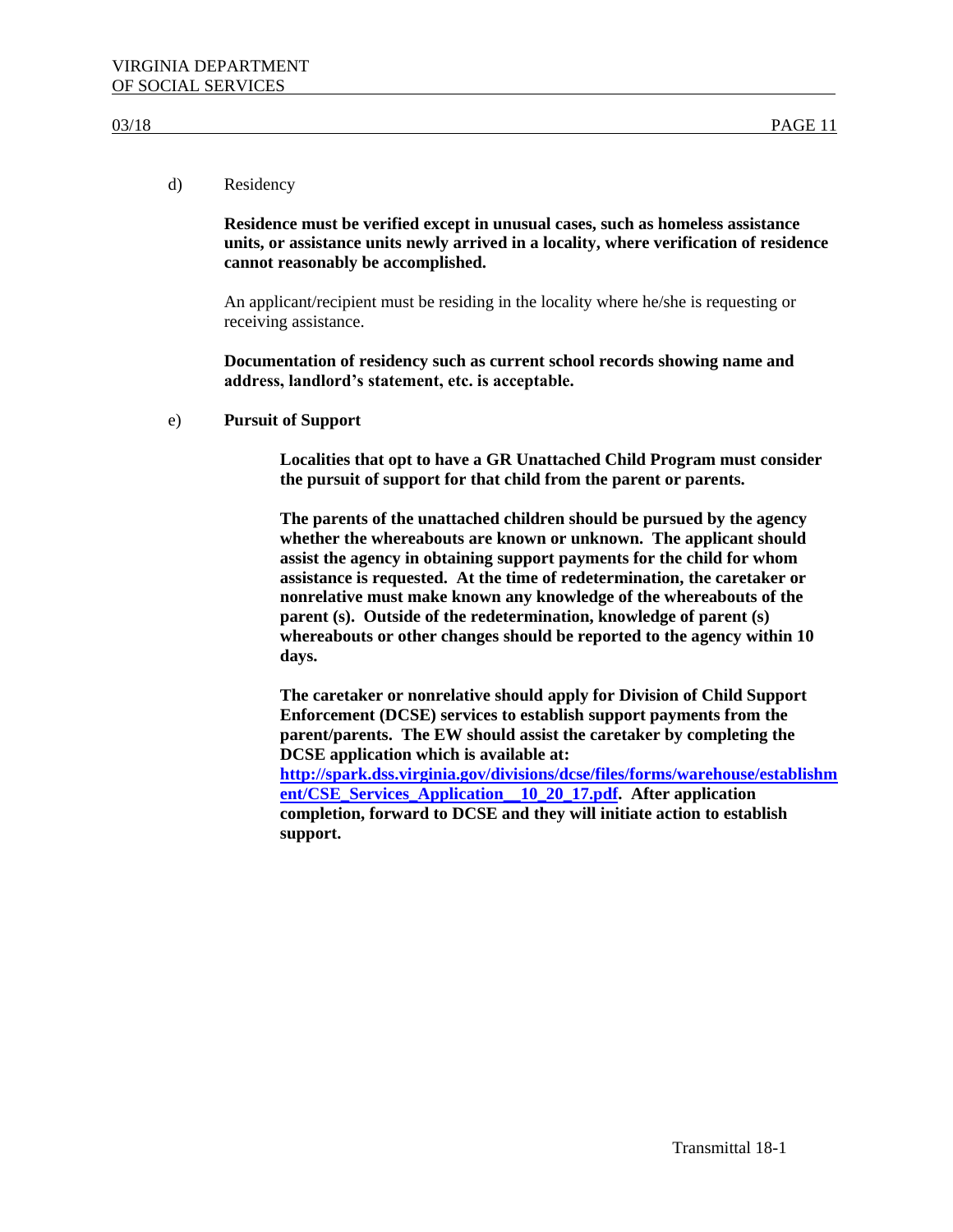# 6. INCOME

a) Disregarded Income

Except as specified, the following types of income will be considered exempt and will be disregarded in determining financial eligibility and calculating the grant:

- 1) Home produce of the assistance unit utilized for their own consumption.
- 2) The value of Supplemental Nutrition Assistance Program (SNAP) benefits.
- 3) The value of foods donated under the U.S.D.A. Commodity Distribution Program, including those furnished through school meal programs.
- 4) Any payment received under Title II of the Uniform Relocation Assistance and Real Property Acquisition Policies Act of 1970.
- 5) Any benefits received under Title VII, Nutrition Program for the Elderly, of the Older Americans Act of 1965, as amended.
- 6) Money received for educational purposes including income received from college work study programs.
- 7) Training allowances (transportation, books, required training expenses and motivational allowances) provided by Vocational Rehabilitation

The disregard is not applicable to the allowance provided by VR to the family of the participating individual.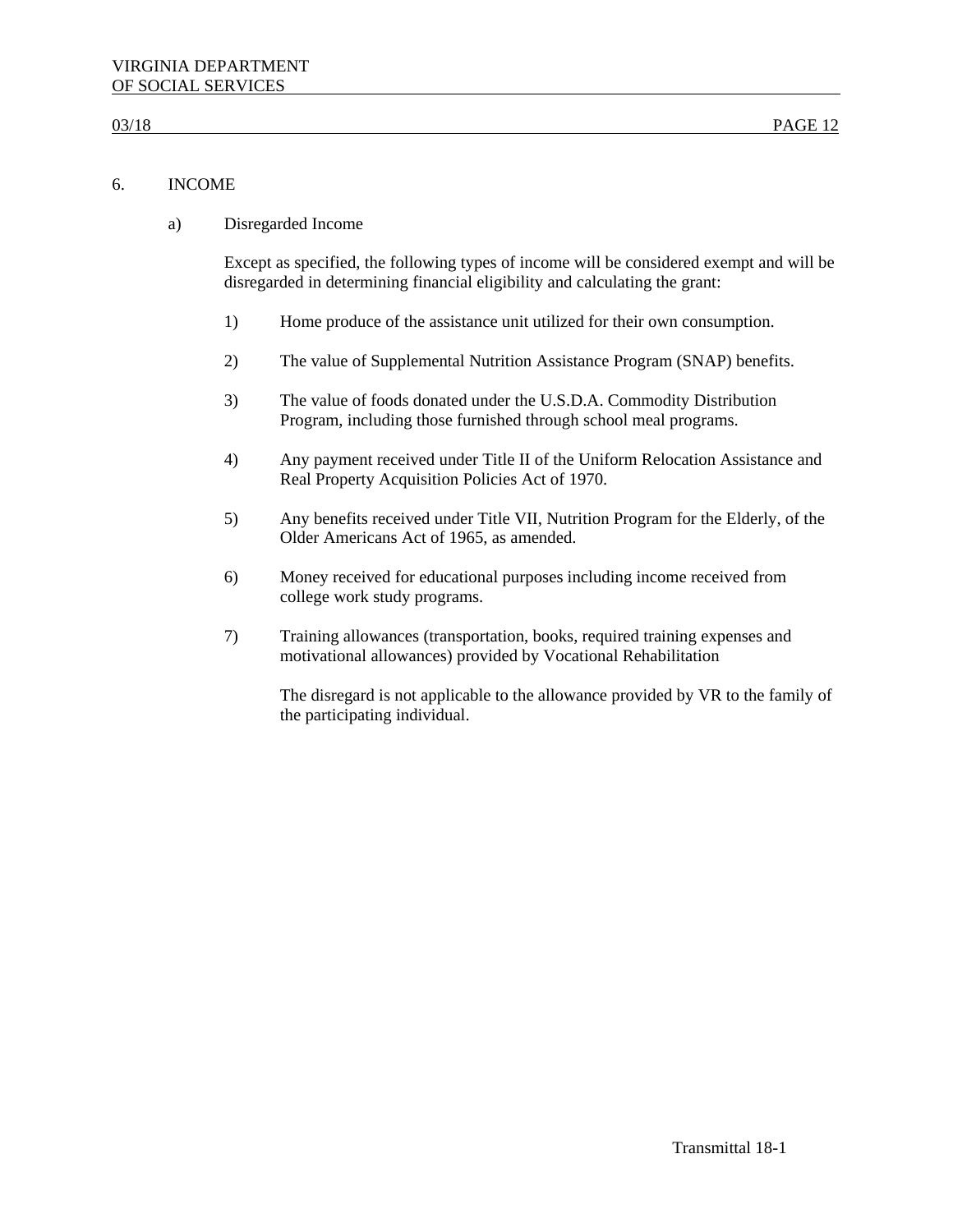- 8) Any portion of an SSI/payment and/or Auxiliary Grant.
- 9) Payments to VISTA Volunteers under Title I, when the monetary value of such payments is less than minimum wage as determined by the Director of the action office, and payments for services of reimbursement for out-of-pocket expenses made to individual volunteers serving as foster grandparents, senior health aides, or senior companions, and to persons serving in the Service Corps of Retired Executives (SCORE) and Active Corps of Executives (ACE) and other programs pursuant to Titles II and III, of Public Law 93-113, the Domestic Volunteer Service Act of 1973, including AmeriCorps VISTA. The worker must contact the Action Office at the following address or telephone number when VISTA payments are reported; Action Office, 400 N. 8th Street, Richmond, Virginia 23219, (804) 771-2197.

Exception: This disregard does not apply to payments to participants in AmeriCorps USA and AmeriCorps NCCC. These programs are under the authority of the National and Community Service Trust Act of 1993 which contains no requirement to disregard payments to participants applying for or receiving TANF.

10) The Veterans Administration educational benefit for the caretaker 18 or older is disregarded in its entirety when it is the veteran's only source of assistance for education. No verification beyond the award letter or benefit payment check is needed. If the veteran receives additional assistance in the form of a grant, loan, or scholarship, the VA educational benefit is to be disregarded in its entirety as long as any portion of the benefit is used to pay for tuition, books, fees, equipment required by the education/training program, transportation if the education/training institution is more than one mile from the veteran's residence, and/or child care services necessary for school attendance.

Exception: Any funds included in the benefit amount specifically for dependents are to be counted as income to the assistance unit.

Any separate housing allowance, including an allowance authorized under the Post 9/11 GI Bill, is to be counted as income to the assistance unit.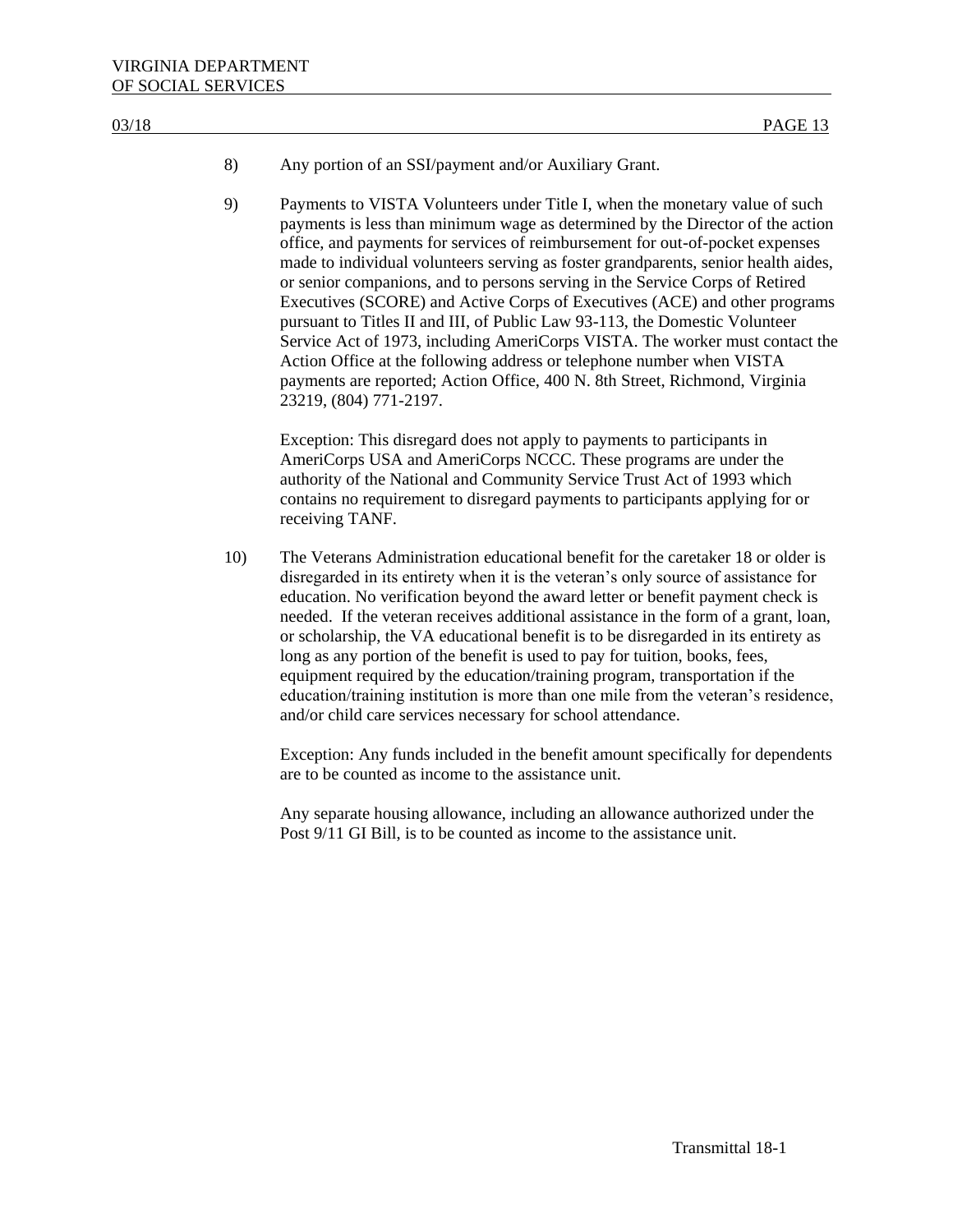| 03/18 | PAGE 14                                                                                                                                                                                                                                                                                                                                                             |
|-------|---------------------------------------------------------------------------------------------------------------------------------------------------------------------------------------------------------------------------------------------------------------------------------------------------------------------------------------------------------------------|
| 11)   | All payments for supportive services under the Workforce Investment Act of<br>1998 (WIA).                                                                                                                                                                                                                                                                           |
|       | Additionally, all payments issued to a student under age 18 or, if age 18,<br>scheduled to graduate no later than the month he/she turns 19 under the<br>Workforce Investment Act of 1998 (WIA), including Job Corps payments. (Note:<br>Wages paid to an adult WIA participant are counted as earned income).                                                      |
| 12)   | Income tax refunds (including Earned Income Tax Credit payments and refunds).<br>These exempt tax credits include federal earned income tax credits and state<br>earned income tax credits.                                                                                                                                                                         |
| 13)   | Any payment made under the Fuel Assistance Program.                                                                                                                                                                                                                                                                                                                 |
| 14)   | The value of supplemental food assistance received under the Child Nutrition Act<br>of 1966. This includes all school meal programs; the Women, Infants, and<br>Children (WIC) Program; and the child care food program. Money paid to day<br>care providers under the National School Lunch Act to serve meals to children,<br>other than their own, is countable. |
| 15)   | All federal, state, or local government rent and housing subsidies and utility<br>payments.                                                                                                                                                                                                                                                                         |
| 16)   | Any funds distributed to, or held in trust for, members of any Indian tribe under<br>Public Law 92-254, 93-134, 94-540, 98-64, 98-123, 98-124 or 97-458.<br>Additionally, interest and investment income accrued on such funds while held in<br>trust, and purchases made with such interest and investment income are<br>disregarded.                              |
| 17)   | The following of distributions received from a Native Corporation under the<br>Alaska Native Claims Settlement Act (Public Law 100-241):                                                                                                                                                                                                                            |
|       | Cash (including cash dividends on stock received from a Native<br>a.<br>Corporation) to the extent that the total received does not exceed \$2,000<br>per individual per calendar year;                                                                                                                                                                             |
|       | Stock (including stock issued or distributed by a Native Corporation as a<br>b.<br>dividend or distribution on stock);                                                                                                                                                                                                                                              |
|       | A partnership interest;<br>$\mathbf{c}.$                                                                                                                                                                                                                                                                                                                            |
|       |                                                                                                                                                                                                                                                                                                                                                                     |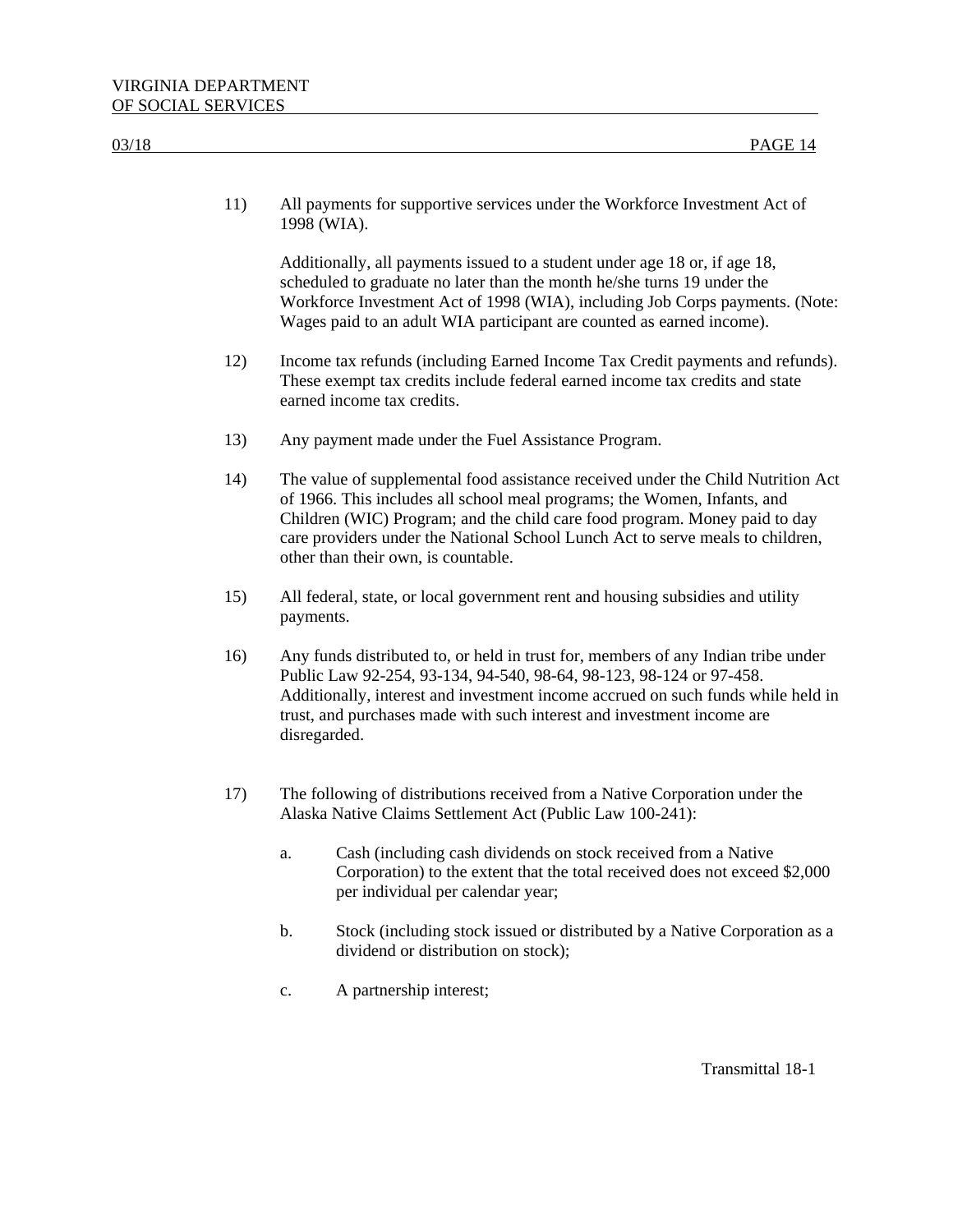| 03/18 |     | PAGE 15                                                                                                                                                                                                                                                                                                                                                                                                                                                                                                                                                                                                                                                                            |
|-------|-----|------------------------------------------------------------------------------------------------------------------------------------------------------------------------------------------------------------------------------------------------------------------------------------------------------------------------------------------------------------------------------------------------------------------------------------------------------------------------------------------------------------------------------------------------------------------------------------------------------------------------------------------------------------------------------------|
|       |     |                                                                                                                                                                                                                                                                                                                                                                                                                                                                                                                                                                                                                                                                                    |
|       |     | Land or an interest in land (including land or an interest in land received<br>d.<br>from a Native Corporation as a dividend or distribution on stock); and                                                                                                                                                                                                                                                                                                                                                                                                                                                                                                                        |
|       |     | An interest in a settlement trust.<br>e.                                                                                                                                                                                                                                                                                                                                                                                                                                                                                                                                                                                                                                           |
|       | 18) | Income derived from certain submarginal land of the United States which is held<br>in trust for certain Indian tribes (Public Law 94-114).                                                                                                                                                                                                                                                                                                                                                                                                                                                                                                                                         |
|       | 19) | Federal major disaster and emergency assistance provided under the Disaster<br>Relief and Emergency Assistance Amendments of 1988 and disaster assistance<br>provided by state and local governments and disaster assistance organizations                                                                                                                                                                                                                                                                                                                                                                                                                                         |
|       | 20) | Payments received by individuals of Japanese ancestry under the Civil Liberties<br>Act of 1988, and by Aleuts under the Aleutian and Pribilof Islands Restitution<br>Act (Public Law 100-383).                                                                                                                                                                                                                                                                                                                                                                                                                                                                                     |
|       | 21) | Any payment received from the Agent Orange Settlement Fund or any other fund<br>established in response to the Agent Orange product liability litigation. To verify<br>whether a payment is an Agent Orange payment, use documents in the<br>individual's possession. If the individual cannot pro-vide verification or the<br>situation is unclear, write to the Agent Orange Veteran Payment Program, P.O.<br>Box 110, Hartford, CT 06104, and Attention: Agent Orange Verification. Include<br>in the request the veteran's name and social security number. If a survivor of a<br>qualifying veteran was paid, also provide the survivor's name and social security<br>number. |
|       | 22) | Payment received by individuals under the Radiation Exposure Compensation<br>Act.                                                                                                                                                                                                                                                                                                                                                                                                                                                                                                                                                                                                  |
|       | 23) | Funds received pursuant to the Maine Indians Claims Settlement Act of 1980<br>(Public Law 96-420); and the Aroostook Band of Micmac's Settlement Act<br>(Public Law 102-171).                                                                                                                                                                                                                                                                                                                                                                                                                                                                                                      |
|       | 24) | Funds paid to an escrow account established under the Family Self Sufficiency<br>Program of the Department of Housing and Urban Development.                                                                                                                                                                                                                                                                                                                                                                                                                                                                                                                                       |
|       | 25) | Student financial assistance received under Bureau of Indian Affairs student<br>assistance programs.                                                                                                                                                                                                                                                                                                                                                                                                                                                                                                                                                                               |
|       | 26) | Interest earned or appreciation in value on a savings or investment account for<br>the purpose of self-sufficiency.                                                                                                                                                                                                                                                                                                                                                                                                                                                                                                                                                                |
|       | 27) | Up to \$2,000 per year of income received by individual Indians, which are<br>derived from leases or other uses of individually-owned trust or restricted lands.                                                                                                                                                                                                                                                                                                                                                                                                                                                                                                                   |
|       |     |                                                                                                                                                                                                                                                                                                                                                                                                                                                                                                                                                                                                                                                                                    |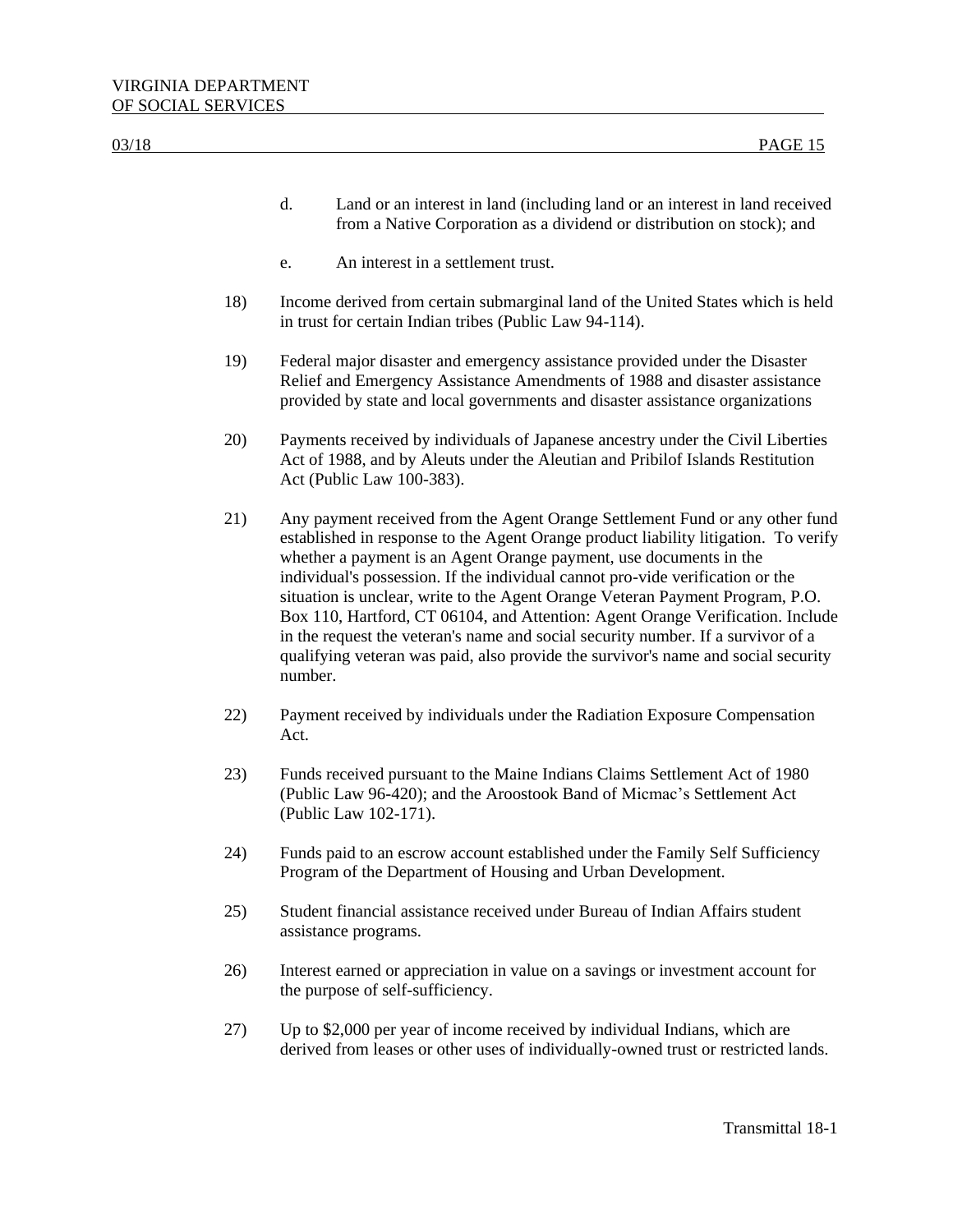28) All bona fide loans, regardless of the intended use. This includes loans obtained for any purpose, and may be from a private individual as well as from a commercial institution. A simple statement signed by both parties indicating that the payment is a loan and must be repaid is sufficient to verify that a loan is bona fide. If the customer indicates that money received was a loan but does not provide required verification, the money is to be treated as unearned income in the month received. Interest earned on the proceeds of a loan while held in a savings account, checking account, or other financial instrument will be counted as unearned income in the month received.

# 29) **The earned income of a child under age 18 or, if age 18, is scheduled to graduate no later than the month he/she turns 19.**

- 30) Payments received by victims of Nazi persecution under Public Law 103-286.
- 31) Matching contributions deposited in an individual development account (IDA) or on the applicant/recipient's behalf in a parallel account maintained by the organization administering the IDA program.
- 32) Interest income of less than an average of \$10 per month.
- 33) Any veteran benefits received by children born with spinal bifida, who are natural children of individuals who served in Vietnam during the period beginning January 9, 1962, and ending on May 7, 1975.
- 34) Payments received from the Ricky Ray Hemophilia Relief Fund established under Public Law 105-369.
- 35) Any amount received by or made available to household members for deployment or service in a combat zone will not count as income for GR purposes unless the payment was received before the deployment. This exclusion includes items such as, but not limited to, incentive pay for hazardous duty, special pay for imminent duty or hostile fire duty or certain reenlistment bonuses, or special pay for certain occupational or educational skills.
- 36) A one-time cash payment, identified as a Reception and Placement (R&P) Program payment, made to help a newly arrived refugee meet basic needs during the first 30 days in the country. (Note: An R&P payment is separate from any cash allowances which may be made to a refugee through the Matching Grant (MG) Program.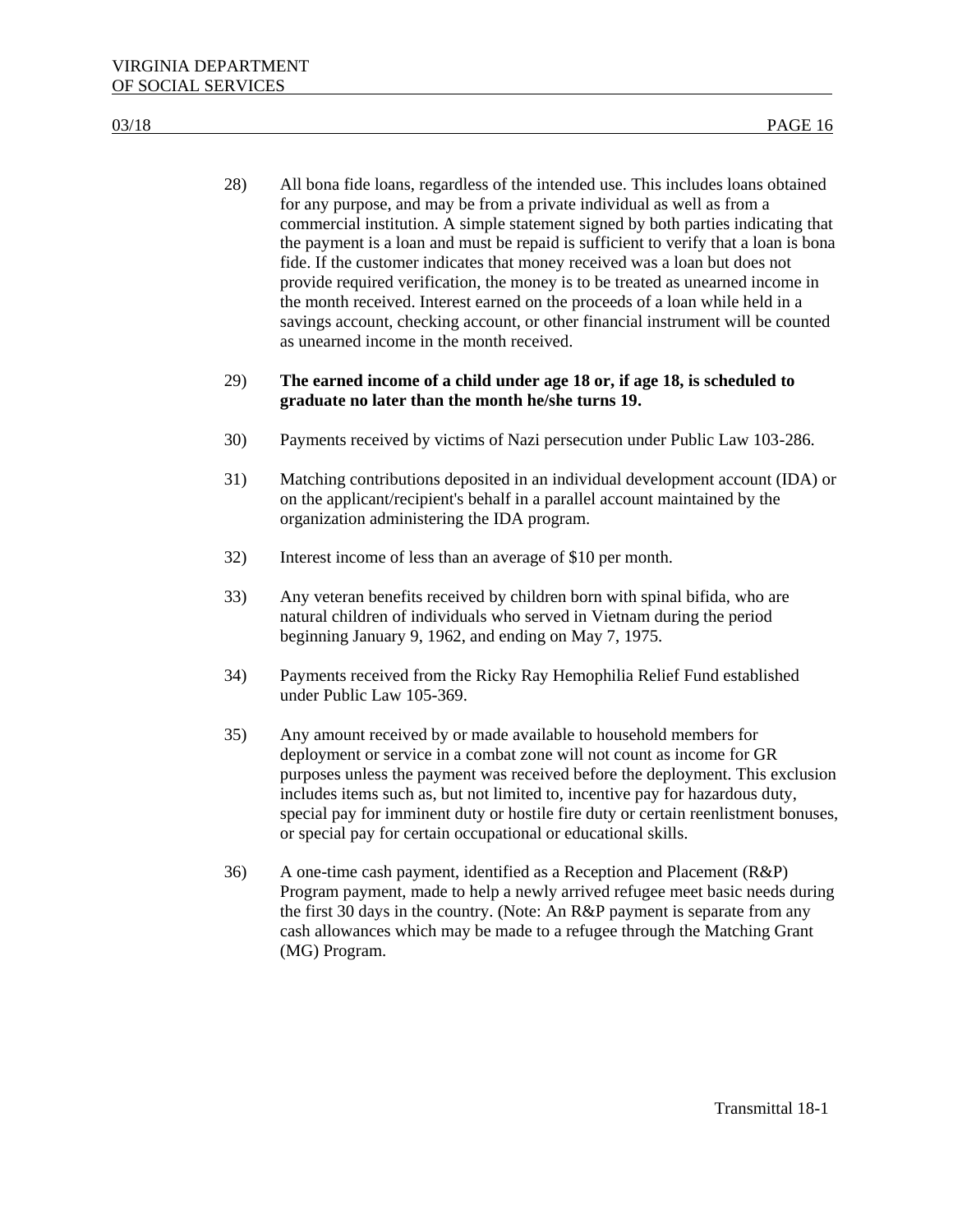### b) Countable Income

- 1) Countable income is income received by or considered available to the assistance unit.
- 2) **Unearned income is any income that the unattached child receives that is not a payment for work such as Social Security, child support or payments from a trust fund.**
- 3) **If the countable income of a child in a GR Assistance Unit results in ineligibility for the entire assistance unit and assistance has been requested for two or more children, the child's needs and income shall be excluded from the assistance unit.**

# 7. VERIFICATION

**A caretaker must be advised of the need to substantiate the eligibility factors (e.g., citizenship requirements and income received by the child) to establish eligibility. At the time of application, there should be a joint decision between the client and the EW as to how necessary verification will be secured and who will assume the responsibility for securing each. The EW must provide any assistance unit that needs and wants help, assistance in obtaining any necessary verification.**

**If the individual has a disability that impairs the individual's ability to gather the information necessary to establish eligibility for benefits, the EW must offer to assist the individual in gathering such information. In addition, if after the EW and applicant initially divide the responsibility for obtaining verification the applicant is, due to a disability, unable to secure information he or she agreed to obtain, the EW must revise the initial division responsibility and assist with obtaining additional information. If, after advising the applicant of the necessary information, the applicant is reluctant or unwilling to provide verifications and refuses to permit the EW to secure them, the EW must consider carefully with him his reasons and explain that without the required verification, eligibility cannot be established.**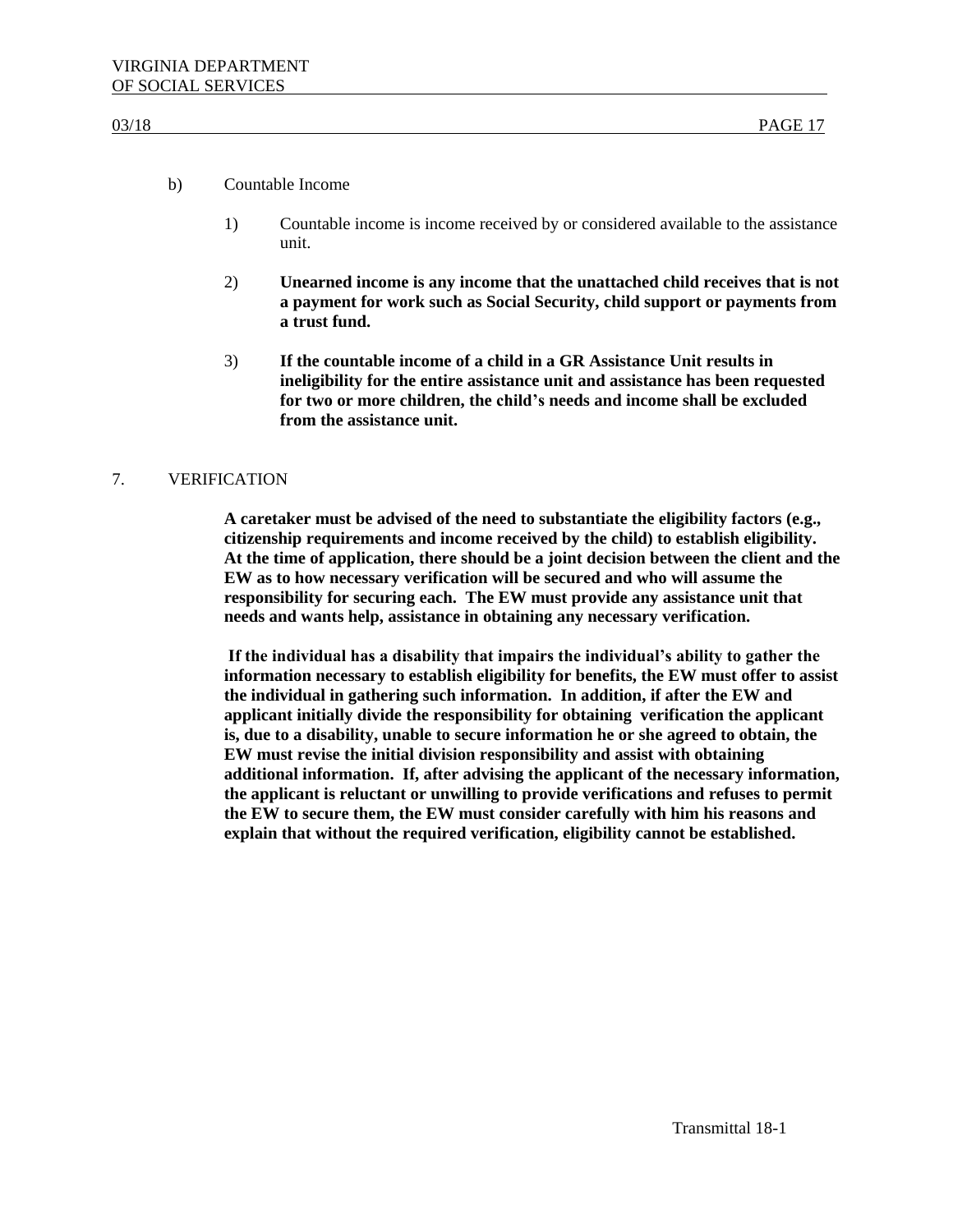# 8. ASSISTANCE UNIT

The term "assistance unit" **for the GR Unattached Child Program** refers to a child or group of children whose income is taken into consideration in determining the need. **All children, for whom assistance is requested for, will make up one assistance unit.**

**If a local agency chooses to deviate from guidance when determining the GR Unattached Child assistance unit, the agency must include the details in their GR Plan. The details must outline who will be considered when determining the assistance unit and the basis for doing so.**

**Unattached** children under 18 are eligible if they meet all nonfinancial eligibility requirements and inclusion is requested.

# 9. RECORD RETENTION

Adequate records documenting all transactions relating to the **unattached** child assistance component, including copies of all forms, must be maintained for three years following the state fiscal year in which the transaction occurred.

# 10. RECOMMENDATION ON ELIGIBILITY

A recommendation of eligibility or ineligibility must be made by the eligibility worker when the eligibility study is completed on each redetermination or application. This recommendation shall include all information necessary for a decision on eligibility.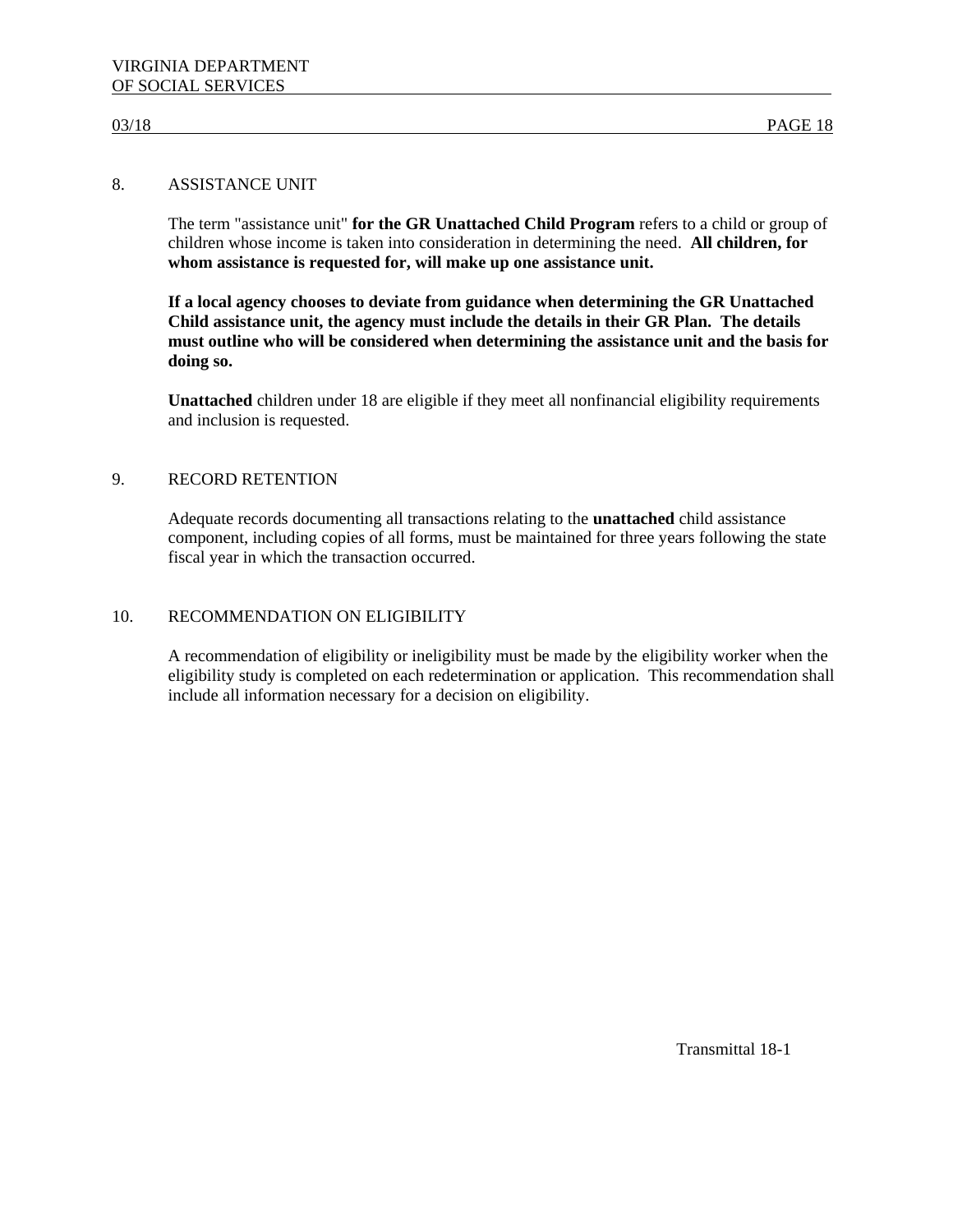# 11. CASE ACTION

Case Action is the formal agency action by a designated agency representative to determine eligibility on applications, redeterminations, or partial reviews. Case action determines:

- a) eligibility or ineligibility, and, if eligibility exists, the amount and type of assistance and date of entitlement;
- b) person(s) eligible for assistance;
- c) designation of payee if other than eligible person for a money payment.
- d) change in payee;
- e) change in amount of assistance and
- f) ineligibility for continued assistance.

Each must include the effective date of the action. On an action for an initial payment, the effective date will be the date of entitlement. Payment shall continue in the designated amount and under the designated conditions, until there is another by the local board or superintendent/director.

# 12. DECISION ON ELIGIBILITY

This decision is the responsibility of the local board however; the superintendent/director is to take action if the local board does not act within the **30 day** time limit or if circumstances require immediate action (Code of Virginia, Sections 63.2-504 and 63.2-514). If the Superintendent/Director takes action, the action is official, but the case must be presented at the next Board meeting for action on continuing eligibility.

If an application is disposed of for one of the following reasons, board action is not required, but the reason for the disposition must be recorded in the case record. These cases are recorded statistically as applications disposed of and are reported to the board.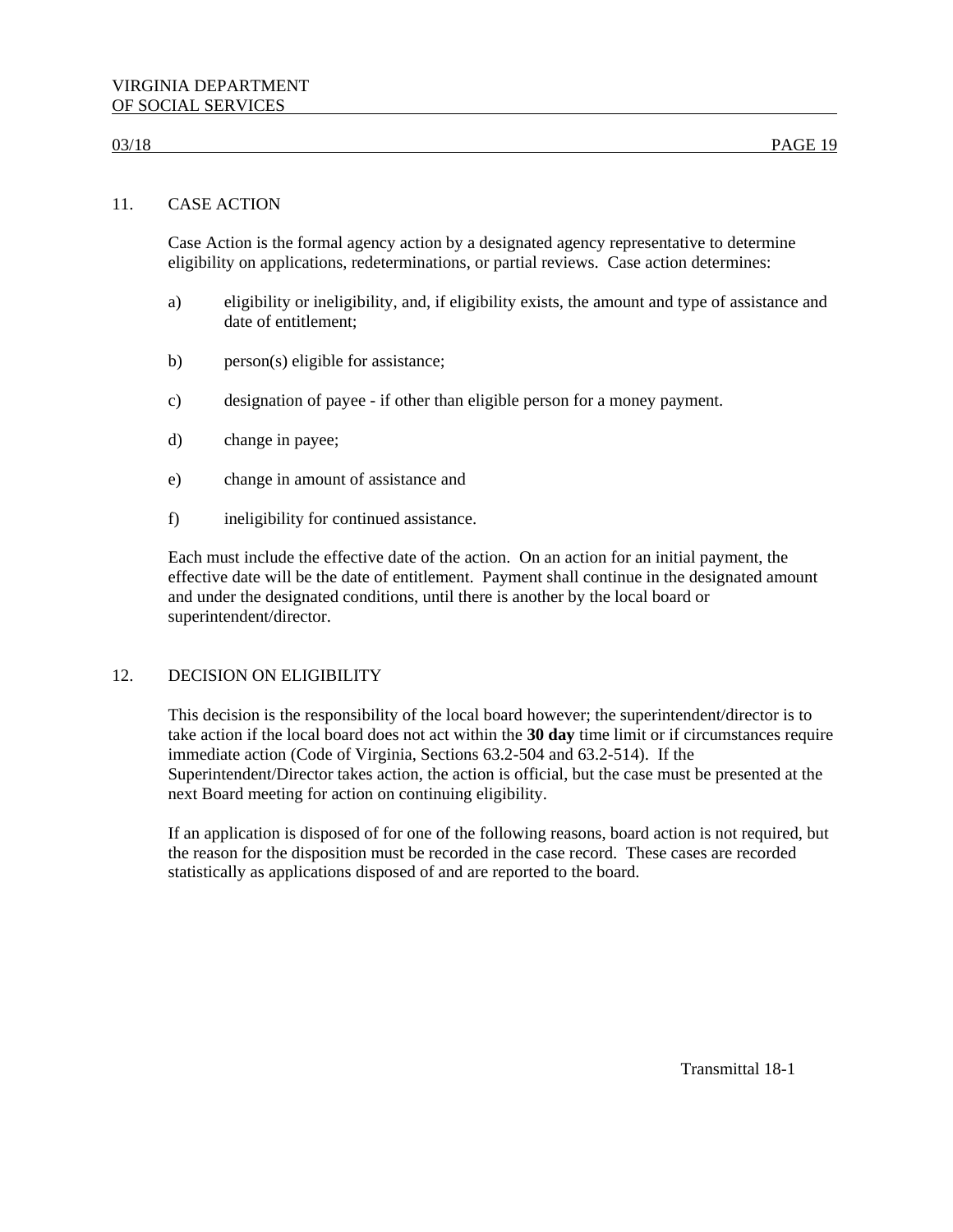### a) Withdrawal

An applicant may voluntarily withdraw his/her application at any time during the initial determination of eligibility. This may be done by a signed statement indicating the wish to withdraw the application or by verbal request. The Notice of Action -must be sent to confirm the applicant's decision to withdraw.

b) Inability to Locate

If reasonable efforts to locate the applicant are unsuccessful, the agency must include on the Notice of Action, the agency's attempts to locate him/her and request that he/she contact the agency. If the applicant/**caretaker** does not contact the agency so that a decision can be made within the time standard, the application will be denied.

# 13. NOTIFICATION TO APPLICANT/RECIPIENT

a) Action on Application, Increase in Payment, or Change not Affecting Payment

Notice must be sent to the applicant/recipient whenever:

- 1) action is taken to approve or deny an application or a request for an increase in grant;
- 2) an application is disposed of for reasons other than approval or denial;
- 3) there has been a delay beyond the time standard in acting upon an application or a request for an increase in grant;

The notice shall be sent immediately following the decision or within the **30 day** time standard for processing applications, as appropriate.

- b) Decrease in Amount of Assistance **or** Termination
	- 1) An Advance Notice of Proposed Action must be sent to the recipient to:
		- a) terminate assistance when the case is determined to be ineligible or the recipient withdraws; or **there is insufficient funding to continue to operate the program.**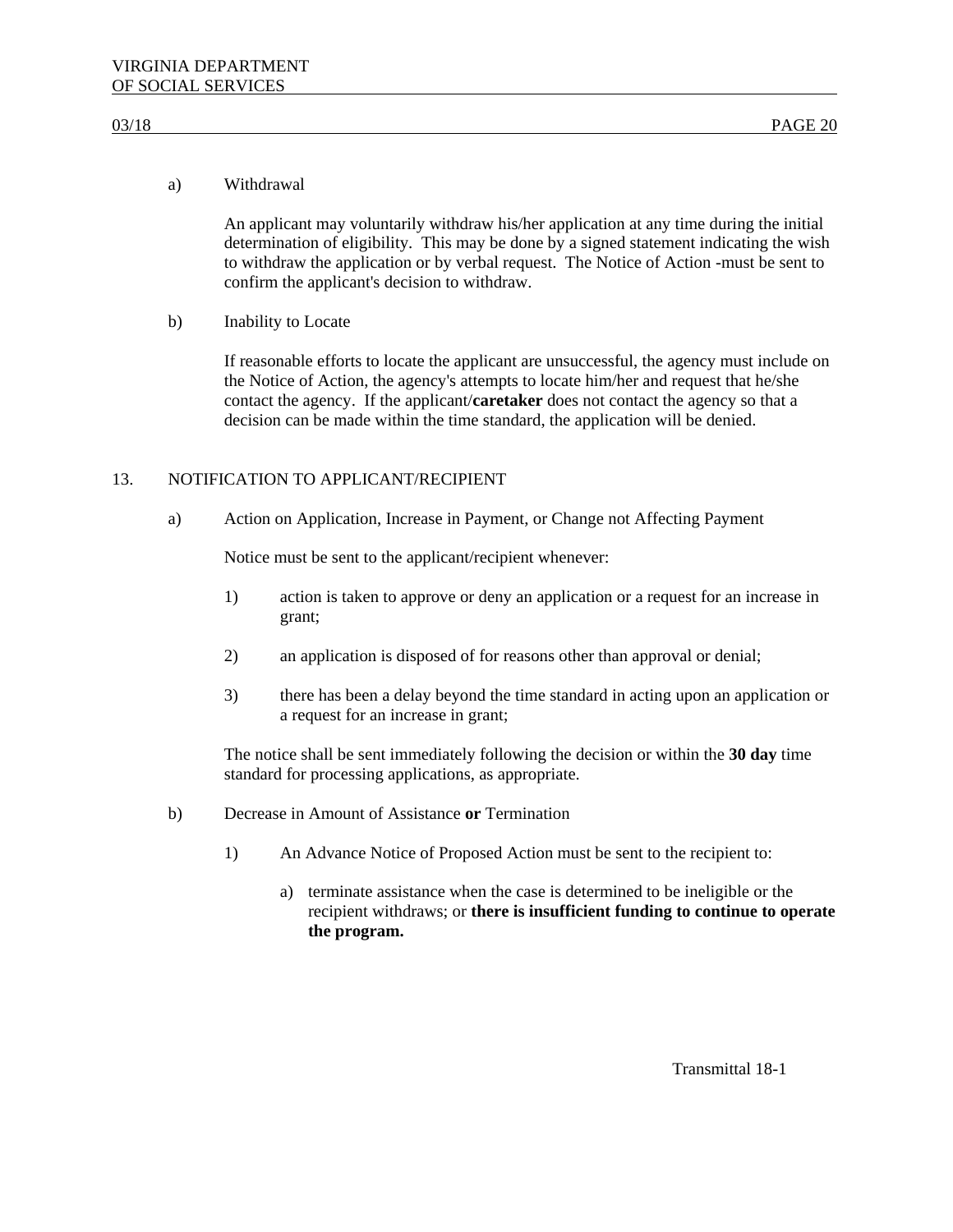- b) decrease the amount of assistance when factors affecting eligibility necessitate a reduction in the grant;
- 2) Except as follows, the notice must be mailed to the recipient at least 10 days before the action taken is effective. Effective means the first of the month in which the check is applicable or in cases of termination, non-issuance of a check. Exception: When a recipient requests termination using a signed and dated statement, the advance notice period does not apply. If the recipient fails to enter the date, the worker must enter the date the statement was received in the agency. The Advance Notice of Proposed Action form must be sent, but the check will not be mailed.
- 3) If a change requires a reduction or termination in General Relief and a reduction or termination of **SNAP** benefits, the local agency shall issue a single Advance Notice of Proposed Action for the General Relief and **SNAP** action.
- 4) Except as follows, the assistance payment must be written and mailed unchanged when the regular mailing date for checks occurs within the advance notice period. When assistance is terminated or suspended for the following reasons the check will be held for the same reasons, the reduced amount will be sent, but a check for the difference between the new and old the regular mailing date occurs within the advance notice period. When assistance is terminated for the following reasons, amounts must be written and held. The reasons are:
	- a) The agency has factual information verifying the death of the child or the caretaker.
	- b) The child's whereabouts is unknown and agency mail directed to him/her has been returned by the post office indicating no known forwarding address.

(The recipient's check must, however, be made available to him/her if his/her whereabouts becomes known during the payment period covered by a returned check.)

- c) The locality terminates GR benefits because the recipient has left the city/county where the benefits were being paid.
- d) A change approved by the Division of Benefit Programs in a locality's GR plan adversely affects the client.
- e) The maximum assistance available during a time period has been received and the recipient was notified of the maximum that could be received when the application was approved.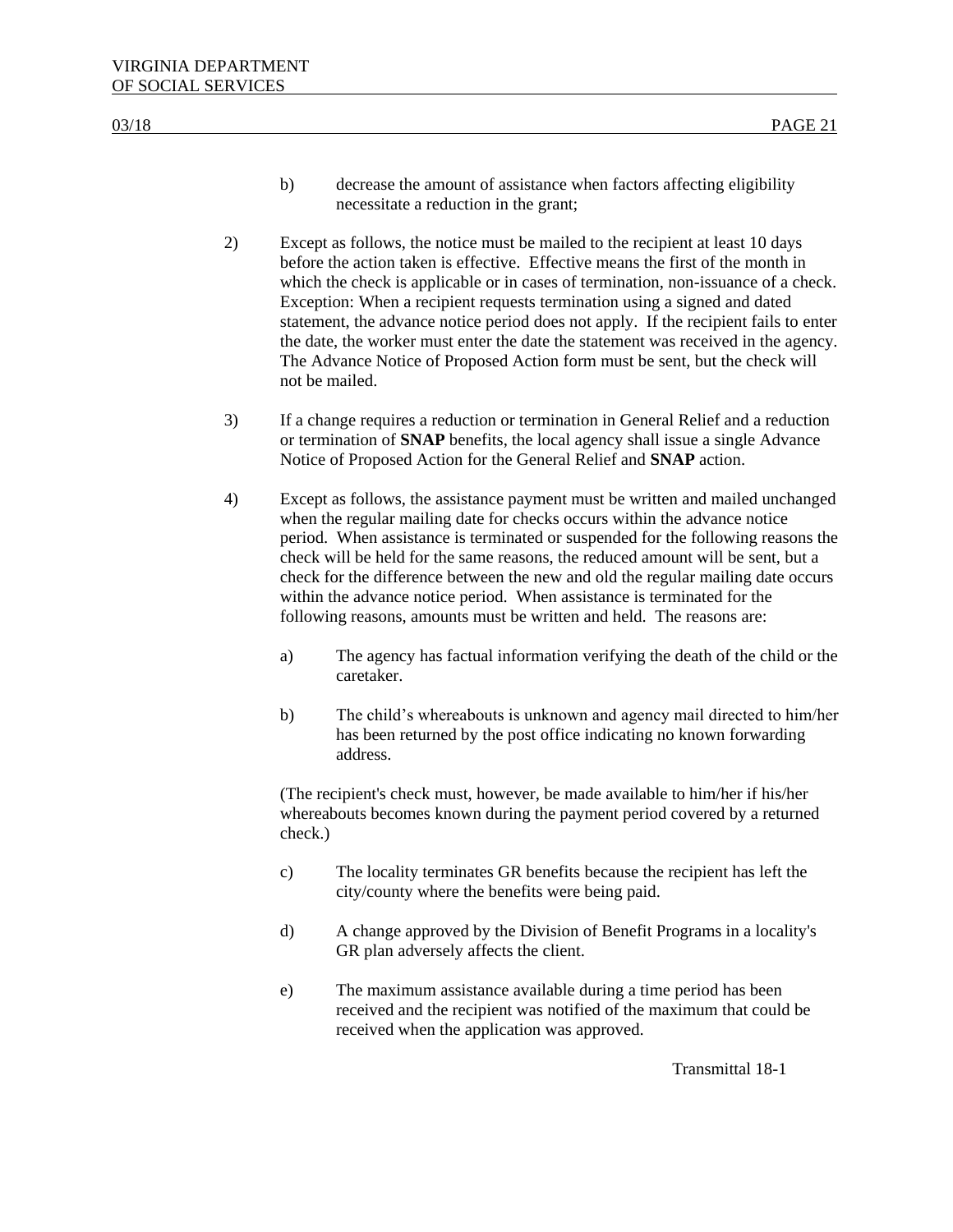- c) Issuance of Payments
	- a) Money Payments

**When all eligibility factors are met, ongoing entitlement begins the first day of the application month.** The initial authorization may be for two **months to include the first month's payment.** The initial payment must be issued when agency action **to approve the application is completed**.

All checks, including the initial money payment, are to be mailed unless the recipient has a justifiable reason for coming to the office to receive their check. Such reason should be stated by the recipient in writing and the written request should be filed in the case record. There should be one person designated to mail the checks and to deliver all checks for which recipients call.

b) Continuing Payments

The continuing payment for General Relief for initially authorized is a regular monthly assistance payment until changed or cancelled due to a finding of ineligibility for continuing assistance.

c) Terminal Payments

When a recipient of a money payment dies, eligibility for assistance for the month of death exists if the recipient was alive on the first day of the month of death.

- d) Assistance for Unattached Children
	- a) **The appropriate standard of assistance, less all countable income of the assistance unit, as specified in Section 6.b, is the amount of the monthly cash payment for an otherwise eligible assistance unit**.
	- b) **Local agencies can opt to issue monthly cash payments that are less than the standard of assistance. Changes made to the monthly cash payment must be included in the local agency's General Relief Plan. The details must outline the amount of cash assistance that will be issued for the assistance unit and the basis for doing so.**
	- c) Reimbursable assistance received in 12 consecutive months cannot exceed the amount specified by each agency in its General Relief Plan.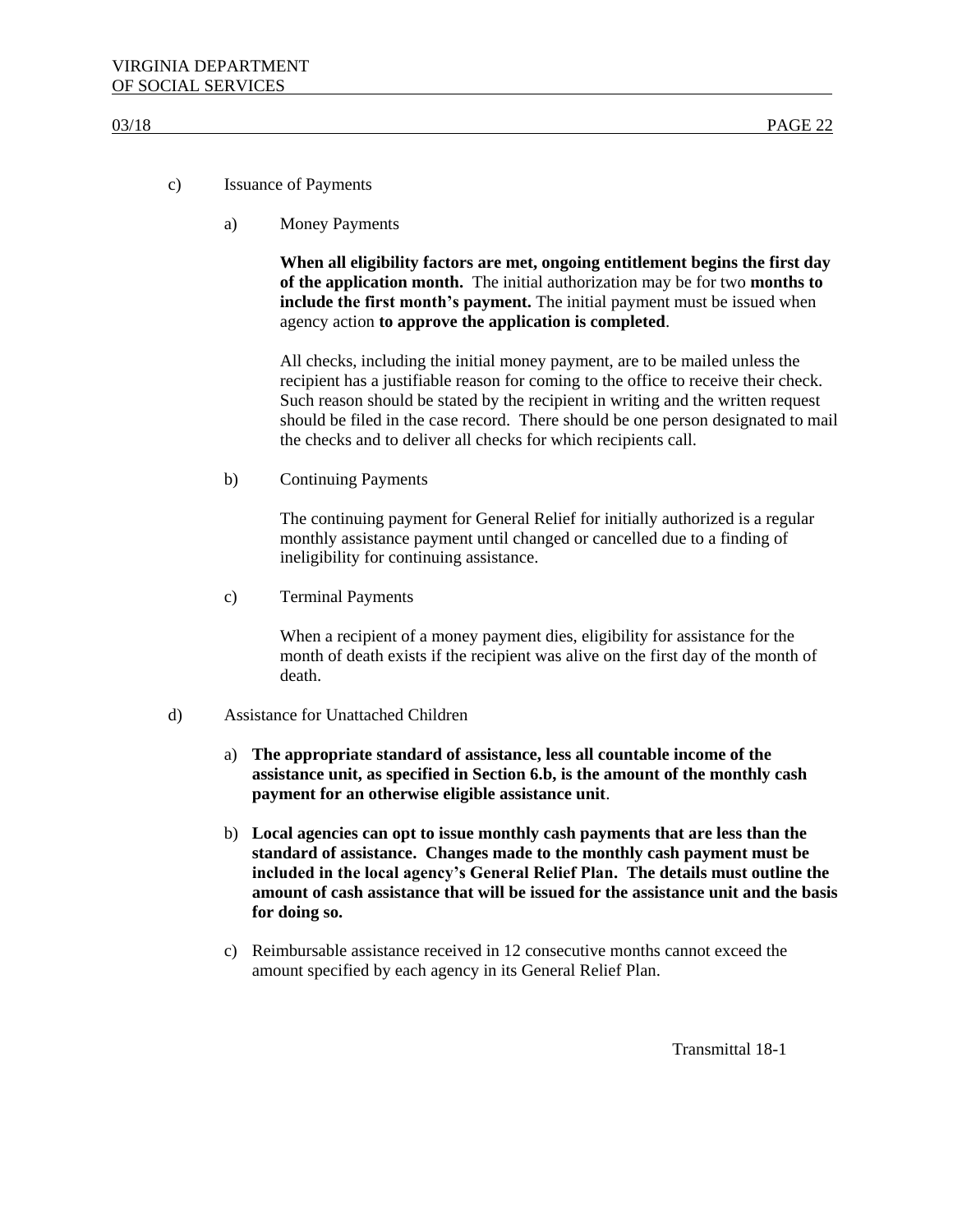### $03/18$  (11) Appendix I, Page 23

### GROUPING OF LOCALITIES

### Group II Group III

### **Counties Counties Cities Counties Counties Counties**

**Franklin Scott Frederick Shenandoah Giles Smyth Gloucester Southampton Goochland Surry Grayson Sussex Greene Tazewell Greensville** Warren **Halifax Washington Hanover Westmoreland Henrico Wise Highland Wythe Isle of Wright King and Queen King William Lancaster** 

**Accomack** Lee **Bristol** Arlington Albemarle Loudoun **Buena Vista** Augusta **Alleghany Louisa Chesapeake Amelia Lunenburg Clifton Forge Fairfax Amherst Madison Covington Fauquier Appomattox Mathews Danville** James City **Bath Mecklenburg Emporia King George Bedford Middlesex Franklin Montgomery Bland Nelson Galax Prince William Botetourt New Kent** Harrisonburg Spotsylvania **Brunswick Morthampton Hopewell Stafford Buchanan Northumberland** Lexington Vork Northumber **Northumberland** Lexington York **Buckingham Mottoway Lynchburg Campbell Orange Martinsville Carroll Page Page Norfolk Cities Charles City Patrick Norton Charlotte Pittsylvania** Petersburg Alexandria Chesterfield **Powhatan** Portsmouth Charlottesville **Clarke Clarke Prince Edward Radford Colonial Heights Craig Prince George Richmond Fredericksburg** Prince George Richmond Fredericksburg **Culpeper Pulaski Pulaski** Roanoke Hampton **Cumberland Rappahannock Suffolk** Manassas **Dickenson Richmond County** Virginia Beach Manassas Park **Dinwiddie Roanoke Williamsburg Newport News Essex Rockingham Winchester Poquoson Floyd** Staunton **Rockbridge Rockbridge Staunton Fluvanna Russell** Waynesboro